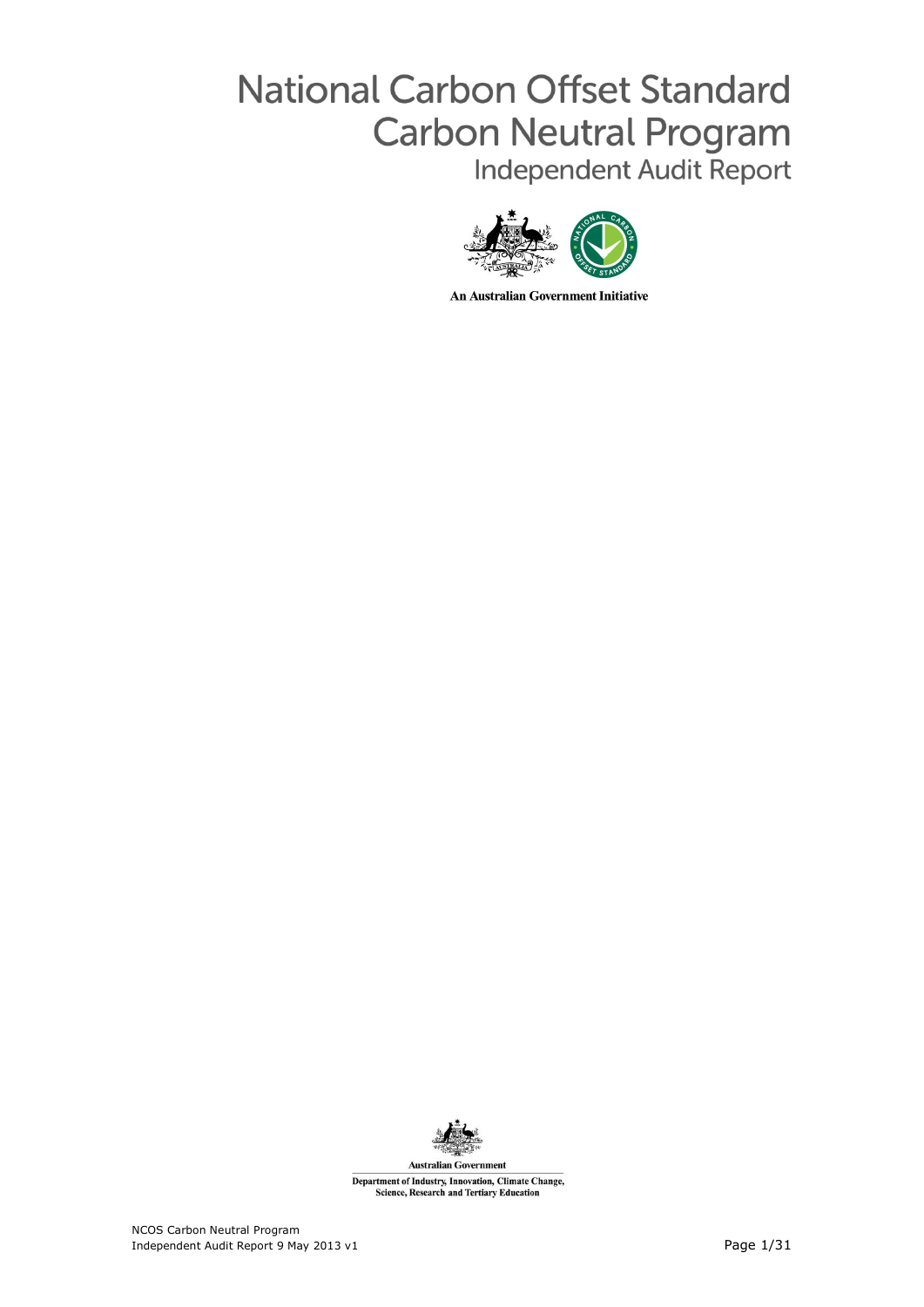| Section      | Content                                                      | Requirement for Completion                                                                          |
|--------------|--------------------------------------------------------------|-----------------------------------------------------------------------------------------------------|
| $\mathbf{1}$ | Audit Statement and Audit Findings                           | All audits                                                                                          |
| 2            | Life Cycle Assessment (LCA)                                  | Products/services (or<br>organisations or events that<br>use the Life Cycle Assessment<br>approach) |
| 3            | Greenhouse Gas Inventory (GHG<br>Inventory)                  | Organisations/specified part of<br>organisation only                                                |
| 4            | Emissions Management Plan (EMP)                              | All audits                                                                                          |
| 5            | Annual Report                                                | All audits after initial<br>application                                                             |
| 6            | Public Disclosure Summary (PDS)                              | All audits                                                                                          |
| 7            | Summary of Corrective Action Requests<br>(CARs)/Observations | All audits                                                                                          |
| 8            | Documents Reviewed                                           | All audits                                                                                          |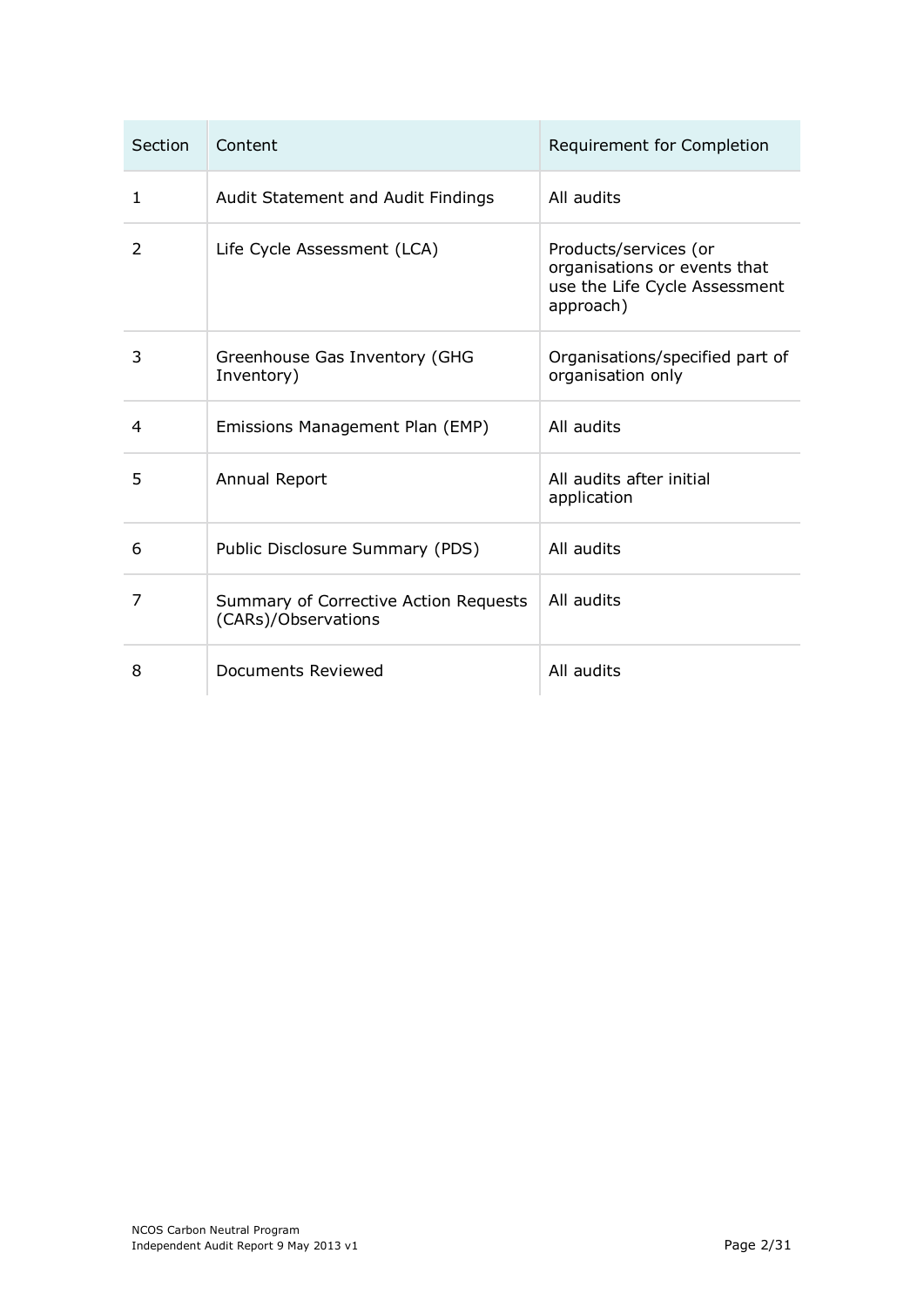## SECTION 1: Audit Statement and Audit Findings

### **Organisation Being Audited**

| <b>Organisation Name</b> | <b>DEXUS Property Group</b>                                         |  |
|--------------------------|---------------------------------------------------------------------|--|
| Contact person           | Melisa Pirrello                                                     |  |
| Position title           | Sustainability Analyst                                              |  |
| Telephone number         | +612 9017 1457                                                      |  |
| Email address            | Melisa.pirrello@DEXUS.com                                           |  |
| Postal address           | PO Box R1822, Royal Exchange NSW 1225                               |  |
| Street address           | Level 25, Australia Square, 264 George Street,<br>Sydney, NSW, 2000 |  |

### **Carbon Neutral Certification Type**

 $\mathcal{L}_{\mathcal{A}}$ 

ń

| Type of certification (tick)<br>all applicable)                        | Organisation<br>$\perp$<br>$\checkmark$ Part of organisation                                                                                                                                                                   | Product/service<br>Event |
|------------------------------------------------------------------------|--------------------------------------------------------------------------------------------------------------------------------------------------------------------------------------------------------------------------------|--------------------------|
| Description of product /<br>service / event or part of<br>organisation | Part of an organisation - DEXUS head office (now located at<br>Level 25, Australia Square<br>264-278 George Street, Sydney NSW 2000), and Melbourne<br>office (located at Level 1, 180 Flinders Street, Melbourne VIC<br>3000) |                          |
| Initial or periodic audit<br>(every two years)                         | Periodic audit                                                                                                                                                                                                                 |                          |

### **Auditor Information**

| Name of audit organisation                     | Net Balance Management Group |  |
|------------------------------------------------|------------------------------|--|
| Name of lead auditor                           | Simon Dawes                  |  |
| Names of audit team<br>members (if applicable) | Nathan Rogers                |  |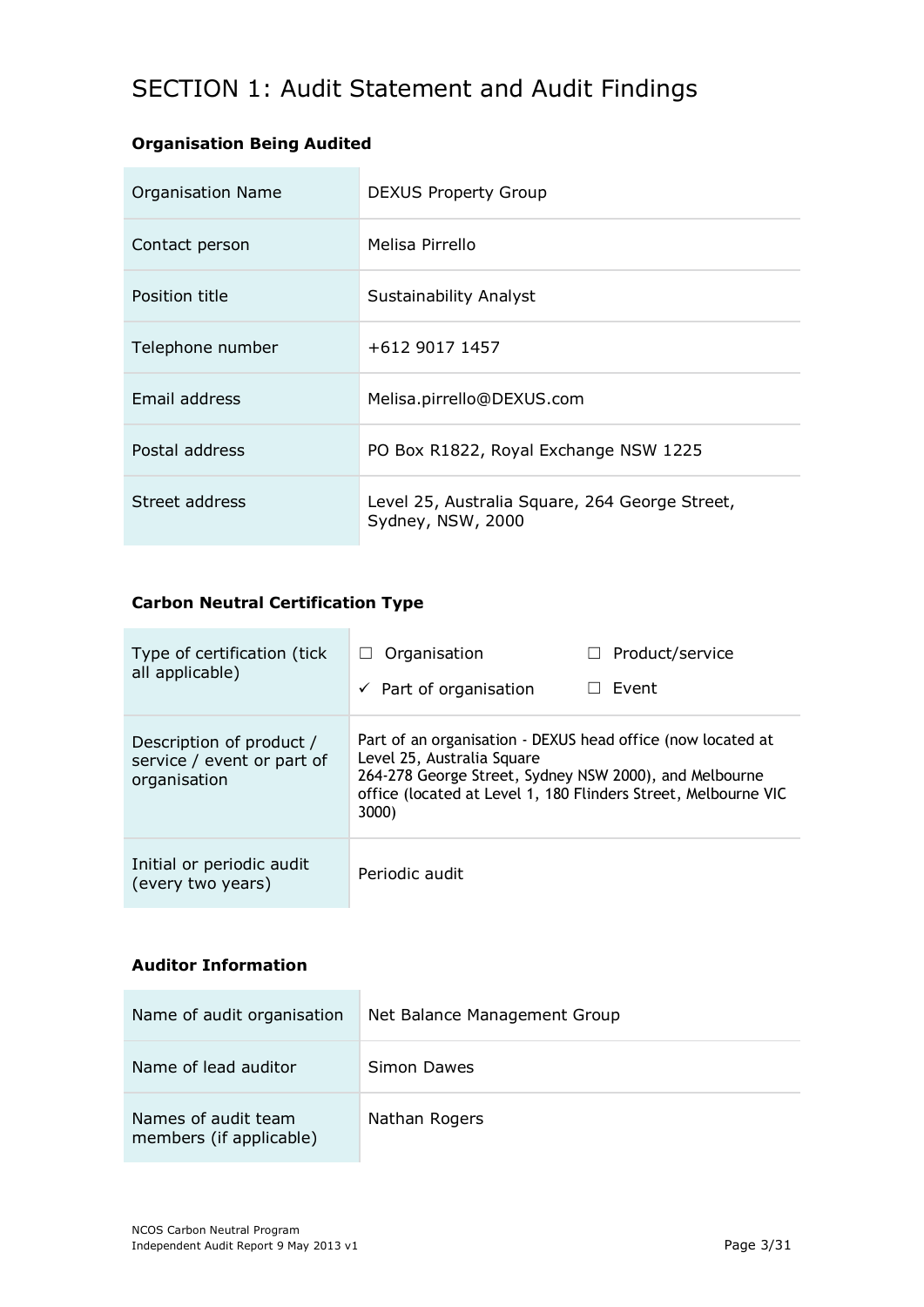| Telephone number | +61 2 9249 2100                           |
|------------------|-------------------------------------------|
| Email address    | Simond@netbalance.com                     |
| Postal address   | Level 2, 332 Kent Street, Sydney NSW 2000 |
| Street address   | Level 2, 332 Kent Street, Sydney NSW 2000 |

| NCOS Requirement (Refer to NCOS Audit Section)                                                       | Confirmation and provide<br>evidence      |
|------------------------------------------------------------------------------------------------------|-------------------------------------------|
| Is the auditor registered under the greenhouse and<br>energy audit framework under the NGER Act 2007 | Yes: GEA Registration<br>Number 0135/2011 |
| Is the auditor accredited to the international standard<br>ISO 14065:2007?                           | No                                        |

### **Scope of Audit**

Net Balance Management Group Pty Ltd (Net Balance) has been engaged to undertake an independent audit of DEXUS Property Group (DEXUS) compliance with the National Carbon Offset Standard and the National Carbon Offset Standard Carbon Neutral Program Guidelines, in order to maintain certification under the NCOS.

We conducted our audit in accordance with ISO 14064(3) which is an auditing standard specified in the NCOS. The audit has been planned and performed in accordance with the proposal approved by the participant to enable us to provide reasonable assurance regarding DEXUS' Sydney head office and Melbourne office; that the Greenhouse Gas Inventory, Emissions Management Plan, Annual Report and Public Disclosure Summary are, in all material aspects, in accordance with the requirements defined in the NCOS.

Preferred level of assurance is reasonable, however, it will also be accepted that an organisation attain a limited level of assurance for scope three emissions, with a reasonable level achieved for all other aspects.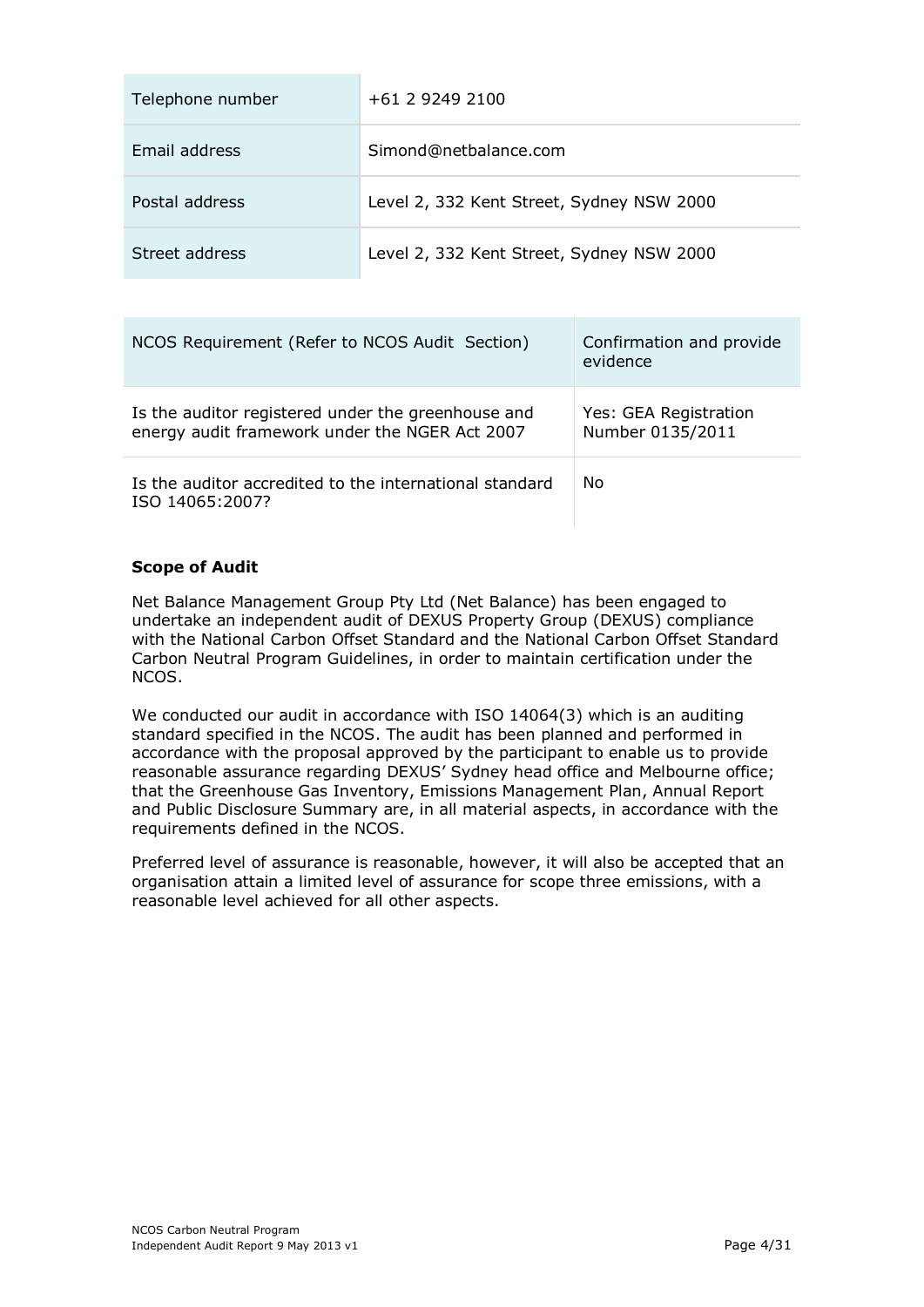#### **NCOS Carbon Neutral Program Participant Responsibilities**

The participant is responsible for preparing the NCOS Carbon Neutral Program documentation (LCA, GHG Inventory, EMP, Annual Report and Public Disclosure Summary) and for maintaining an effective internal control environment and data management system, including control procedures supporting the inputs into this documentation, in accordance with the requirements of the NCOS and the NCOS Carbon Neutral Program Guidelines.

#### **Auditor's Responsibilities and Procedures Performed**

The audit has been conducted in accordance with ISO 14064-3 "Specification with guidance for the validation and verification of greenhouse gas assertions" in order to provide a reasonable level of assurance for scope 1 and scope 2 emissions with limited assurance provided for scope 3 emissions to the NCOS Carbon Neutral Program Administrator and the participant over the scope set out on page 4. As such, Net Balance has undertaken the following procedures that are considered appropriate to be able to provide a reasonable level of assurance (with the exception of scope 3 emissions for organisations (or specified part of an organisation) which are only required to be audited to a limited level of assurance):

Scope 1 and 2 emission sources:

- Testing of electricity consumption source data
- Checking of emission factors
- Confirmation of calculations
- Confirmation that the organisational boundaries remain unchanged
- Discussions with key personnel as to systems, procedures and controls

Scope 3 emission sources

- Review of waste, travel and paper consumption source data
- Checking of emission factors

The boundary for the inventory was DEXUS Sydney Head Office and Melbourne Office. DEXUS has operational control over these facilities, which are reported under the NGER Legislation.

DEXUS Sydney head office:

- Levels 7 10, 343 George St, Sydney, 2000 (for 10 months)
- Level 20,25,26 Australia Square, 264-278 George St, Sydney (for 2 months)

Melbourne office facilities

Level 1, 180 Flinders St, Melbourne

Net Balance did not conduct any verification procedures with respect to the internal control environment and data management system of the applicant as a whole. As such, no assurance is provided on any internal control environment and data management system not associated with preparing the NCOS Carbon Neutral Program documentation.

The results of the audit procedures undertaken are set out in the following sections of the Report.

Net Balance confirms that we are not aware of any actual or perceived conflict of interest in having completed this engagement.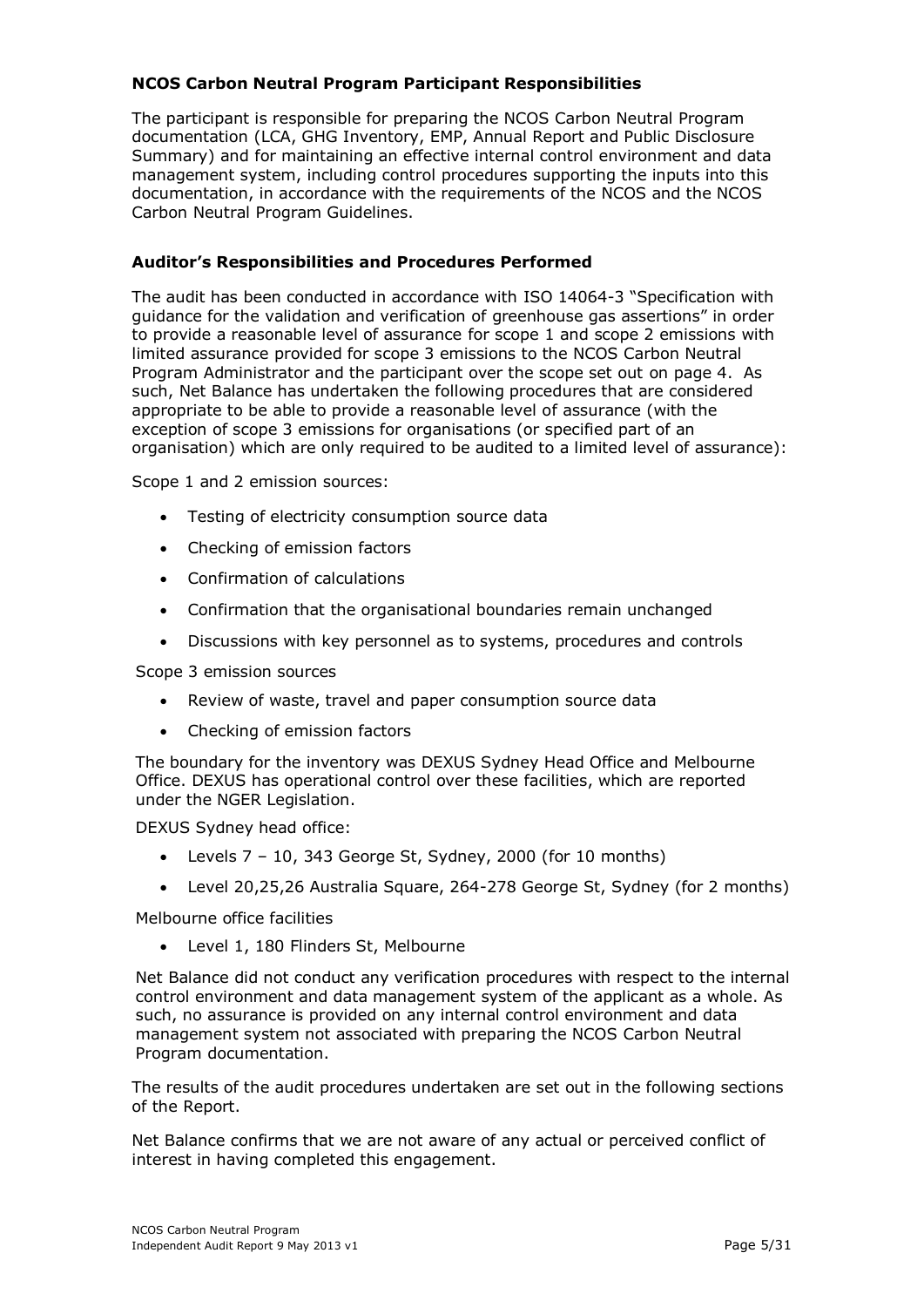Net Balance confirms that we have not carried out more than four (4) previous consecutive audits for DEXUS Property Group.

#### **Inherent Limitations**

Due to the inherent limitations in any internal control environment and data management system it is possible that fraud, error, or non-compliance with requirements of the NCOS or NCOS Carbon Neutral Program Guidelines may occur and may not be detected. Further, the audit process was not designed to detect all weakness or errors in the internal control environment and data management system so far as they relate to the scope set out on page 4, as the audit has not been performed continuously throughout the period and the procedures performed on the relevant internal information and data management system were on a test basis. Any extrapolation from this audit to future periods is subject to the risk that the procedures may become inadequate because of changes in conditions, or that the degree of compliance with them may deteriorate.

The audit opinion expressed in this Report has been formed on the above basis.

#### **Audit Opinion**

**Reasonable:** In our opinion, the participant's Greenhouse Gas Inventory, Emissions Management Plan, Annual Report, Public Disclosure Summary are, in all material aspects, in accordance with the National Carbon Offset Standard and National Carbon Offset Standard Carbon Neutral Program Guidelines.

**Limited:** Based on the procedures performed, nothing has come to our attention that would lead us to believe that the Greenhouse Gas Inventory, Emissions Management Plan, Annual Report, Public Disclosure Summary, in all material aspects, have not been prepared in accordance with the National Carbon Offset Standard and National Carbon Offset Standard Carbon Neutral Program Guidelines.

#### **Confirmation of Audit Findings**

| Name of lead auditor      | Simon Dawes        |
|---------------------------|--------------------|
| Position of lead auditor  | Associate Director |
| Signature of lead auditor |                    |
| Date                      | 1/08/2013          |

#### **Recommendations**

Recommendations for improvement in future years include:

 DEXUS should continue to update its greenhouse inventory each year using the same methodologies as have been used previously. This should include maintaining the same organisational boundary as referred to in the updated 2012/13 inventory, data collection methods and assumptions for consistency, unless improved methodologies become available.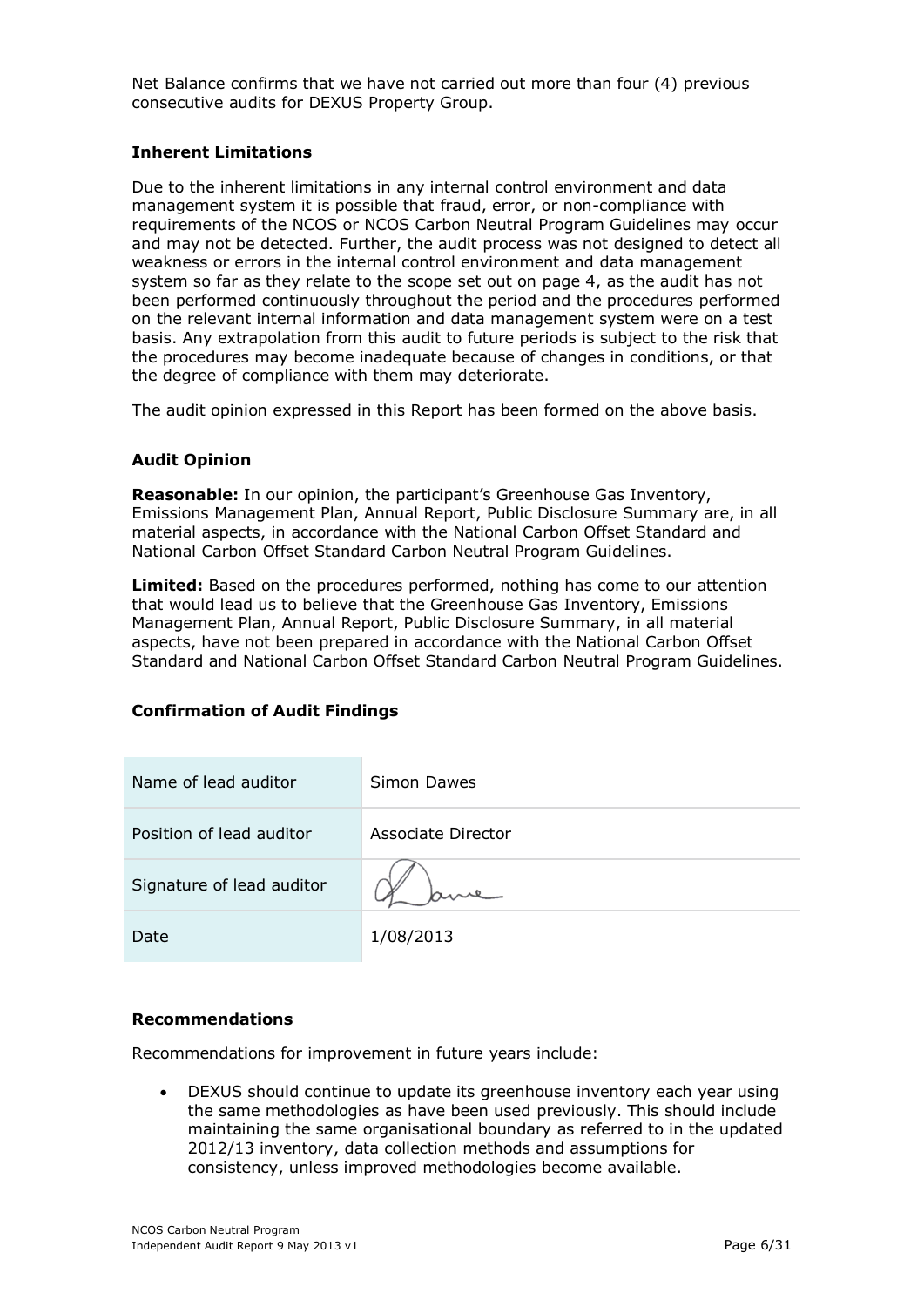- DEXUS included Scope 3 emissions associated with the use of hire car vehicles but calculations were based only on financial spend. In the future it is recommended that DEXUS collect data on kilometres travelled for these vehicles.
- DEXUS included Scope 3 emissions associated with waste disposal but volumes were based on 9 months of data collection for the Sydney office only. In future, it is recommended that DEXUS collects waste volume and composition data for the full financial year.
- DEXUS should collect information regarding employee commute to correctly account for scope 3 emissions related to its employees travelling to work.

### **Corrective Action Requests**

There are no Corrective Action Requests remaining outstanding at the conclusion of the verification. The minor corrective actions found during the verification together with the action taken by CBRE are shown in Section 7: Summary of Corrective Action Requests.

#### **Limitations on Use**

This Audit Statement has been prepared for the management of the NCOS Carbon Neutral Program participant, for review by the NCOS Carbon Neutral Program Administrator, and for the information of the Department of Industry, Innovation, Climate Change, Science, Research and Tertiary Education (DIICCSRTE), solely for use in relation to the NCOS Carbon Neutral Program. We disclaim any liability for reliance upon this Report by any other party or for any other purpose other than that for which it was prepared.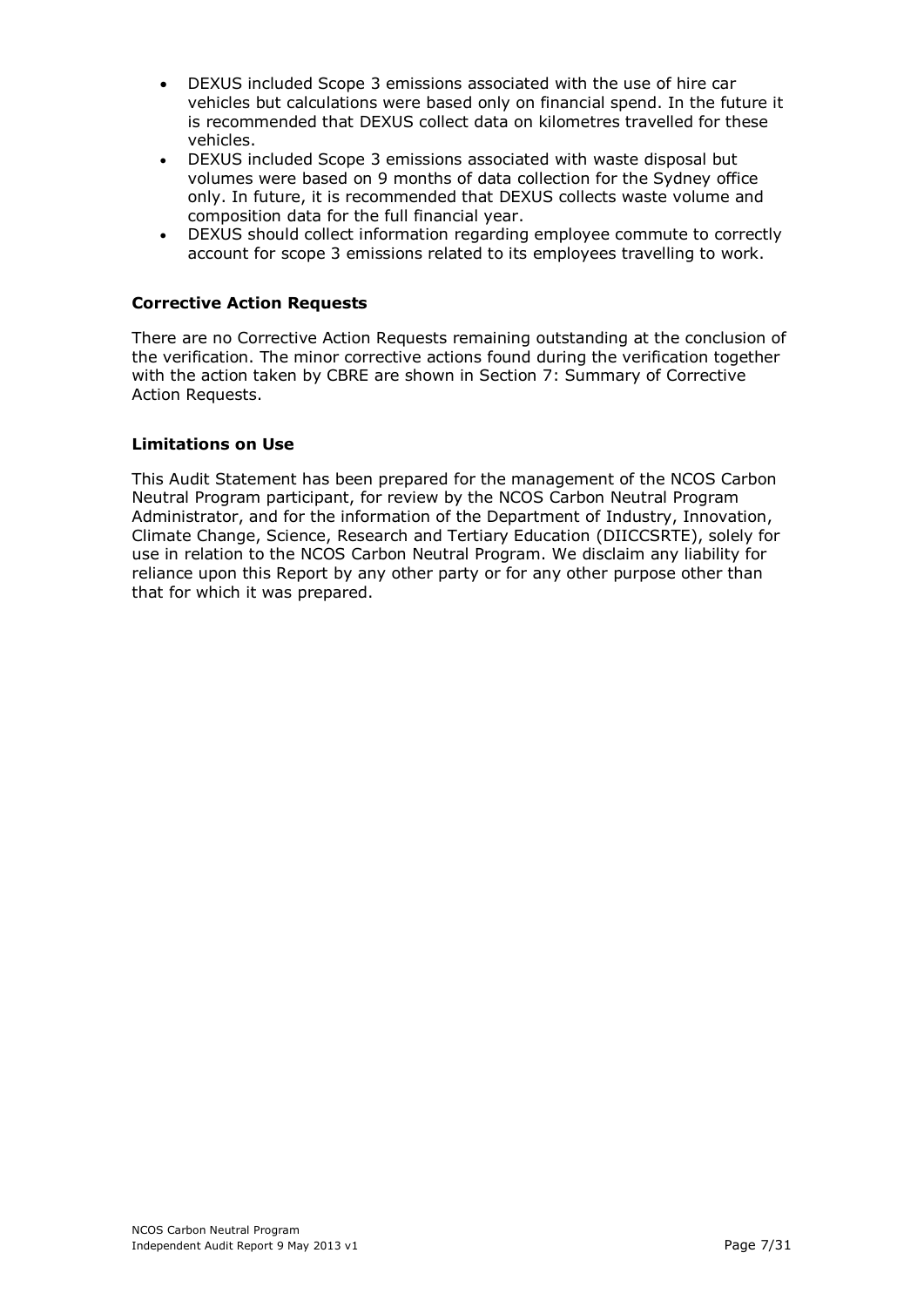## SECTION 2: Life Cycle Assessment

| Requirement<br>(Refer to NCOS Section<br>4.3)                                                                                                                                                                                       | Finding<br>(Yes, Not<br>applicable,<br>Observation,<br>minor/major<br>$CAR$ ) | <b>Explanation of Finding</b><br><b>NA</b> |
|-------------------------------------------------------------------------------------------------------------------------------------------------------------------------------------------------------------------------------------|-------------------------------------------------------------------------------|--------------------------------------------|
| Has the LCA been prepared in<br>accordance with current<br>international standards?<br>For example: ISO 14040:2006,<br>ISO14044:2066, or other<br>international standards based<br>on the ISO14040 series, for<br>example PAS 2050. | Not applicable                                                                | <b>NA</b>                                  |
| Has the time period for the<br>LCA been clearly stated?                                                                                                                                                                             | Not applicable                                                                | <b>NA</b>                                  |
| Has the LCA base year been<br>correctly identified (i.e., the<br>first year for which the LCA has<br>been completed)?                                                                                                               | Not applicable                                                                | <b>NA</b>                                  |

## 2.1 Product / Service Scope

| Has the product/service been<br>fully described, including its<br>function and purpose?                                                     | Not applicable | <b>NA</b> |
|---------------------------------------------------------------------------------------------------------------------------------------------|----------------|-----------|
| Has a clear statement on the<br>scope of the LCA been<br>provided, including any<br>limitations that may affect the<br>validity of the LCA? | Not applicable | <b>NA</b> |
| Has the functional unit of the<br>product been described?                                                                                   | Not applicable | <b>NA</b> |
| Have all assumptions made in<br>the LCA been clearly described<br>and justified?                                                            | Not applicable | <b>NA</b> |
| Are all uncertainties within the<br>LCA clearly documented and<br>valid?                                                                    | Not applicable | <b>NA</b> |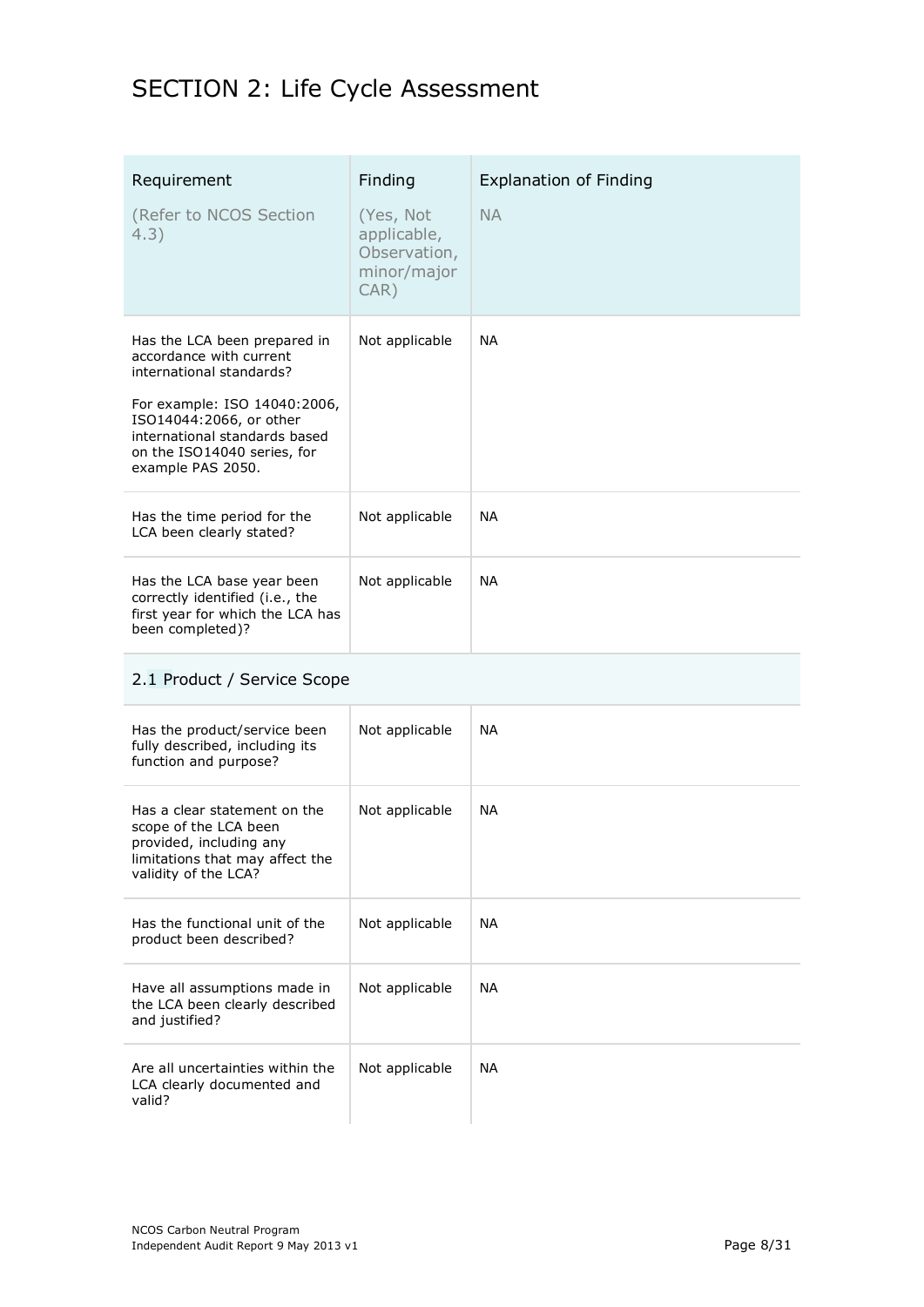| Requirement<br>(Refer to NCOS Section<br>4.3)                                                                                                                                                       | Finding<br>(Yes, Not<br>applicable,<br>Observation,<br>minor/major<br>CAR) | <b>Explanation of Finding</b><br><b>NA</b> |
|-----------------------------------------------------------------------------------------------------------------------------------------------------------------------------------------------------|----------------------------------------------------------------------------|--------------------------------------------|
| Has the system boundary been<br>clearly defined, including all<br>relevant stages of the product<br>over its entire life cycle?<br>A system boundary is best<br>displayed as a flow chart.          | Not applicable                                                             | <b>NA</b>                                  |
| Have any exclusions from the<br>system boundary been clearly<br>stated and justified?                                                                                                               | Not applicable                                                             | NA.                                        |
| 2.2 Emission Sources                                                                                                                                                                                |                                                                            |                                            |
| Have all sources of emissions<br>from within the system<br>boundary been clearly<br>identified?<br>This should include emissions<br>from the six GHGs included<br>under the Kyoto Protocol.         | Not applicable                                                             | <b>NA</b>                                  |
| Have any emission exclusions<br>from within the boundary been<br>clearly stated and justified and<br>has the impact of the<br>exclusions been considered?                                           | Not applicable                                                             | <b>NA</b>                                  |
| 2.3 Emissions Calculations                                                                                                                                                                          |                                                                            |                                            |
| Have scope 1 and scope 2<br>emissions been calculated in<br>accordance with calculation<br>methodologies in the National<br>Greenhouse and Energy<br>Reporting (Measurement)<br>Determination?      | Not applicable                                                             | <b>NA</b>                                  |
| Has the purchase of<br>GreenPower <sup>™</sup> and/or the<br>voluntary surrender of<br>GreenPower™ eligible Large-<br>scale generation certificates<br>(LGCs) been correctly taken<br>into account? | Not applicable                                                             | <b>NA</b>                                  |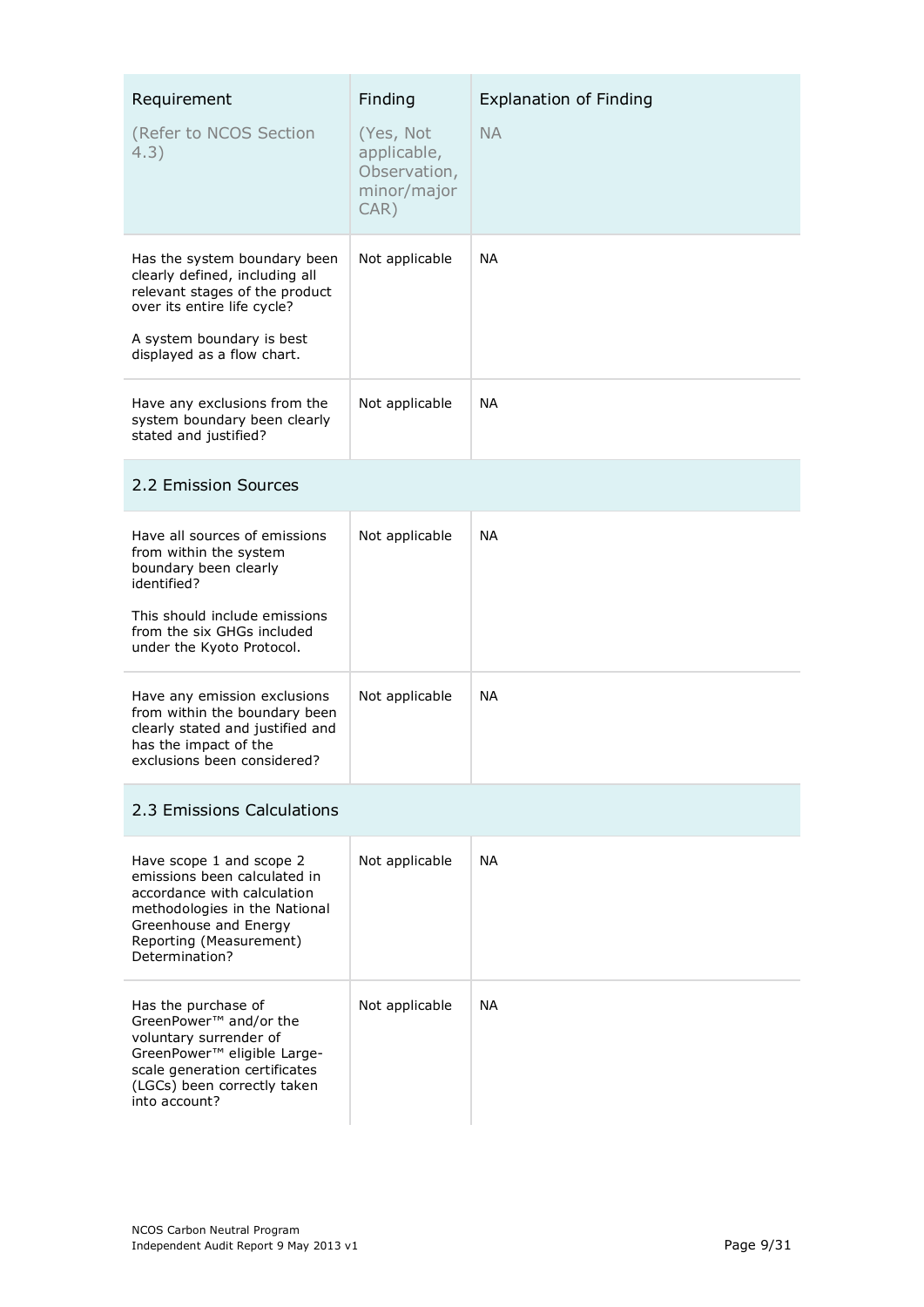| Requirement<br>(Refer to NCOS Section<br>4.3)                                                                                                                                                                                                                                                                                                                                       | Finding<br>(Yes, Not<br>applicable,<br>Observation,<br>minor/major<br>CAR) | <b>Explanation of Finding</b><br><b>NA</b> |
|-------------------------------------------------------------------------------------------------------------------------------------------------------------------------------------------------------------------------------------------------------------------------------------------------------------------------------------------------------------------------------------|----------------------------------------------------------------------------|--------------------------------------------|
| Have any purchases of NCOS<br>certified carbon neutral<br>products been correctly<br>accounted for?<br>Emissions from NCOS carbon<br>neutral products are zero rated<br>to avoid double counting. Only<br>NCOS certified products can be<br>accepted under the CNP.                                                                                                                 | Not applicable                                                             | <b>NA</b>                                  |
| Have scope 1 and scope 2<br>emission factors been sourced<br>from the National Greenhouse<br>and Energy Reporting<br>(Measurement) Determination?<br>The methods for calculating<br>emissions listed in the National<br>Greenhouse Account (NGA)<br>Factors document are "Method<br>1" from the National<br>Greenhouse and Energy<br>Reporting (Measurement)<br>Determination 2008. | Not applicable                                                             | <b>NA</b>                                  |
| Have scope 3 emission factors<br>been sourced from the most<br>current and appropriate<br>source?                                                                                                                                                                                                                                                                                   | Not applicable                                                             | <b>NA</b>                                  |
| Have scope 3 emissions been<br>calculated correctly?                                                                                                                                                                                                                                                                                                                                | Not applicable                                                             | <b>NA</b>                                  |
| 2.4 Inventory Analysis                                                                                                                                                                                                                                                                                                                                                              |                                                                            |                                            |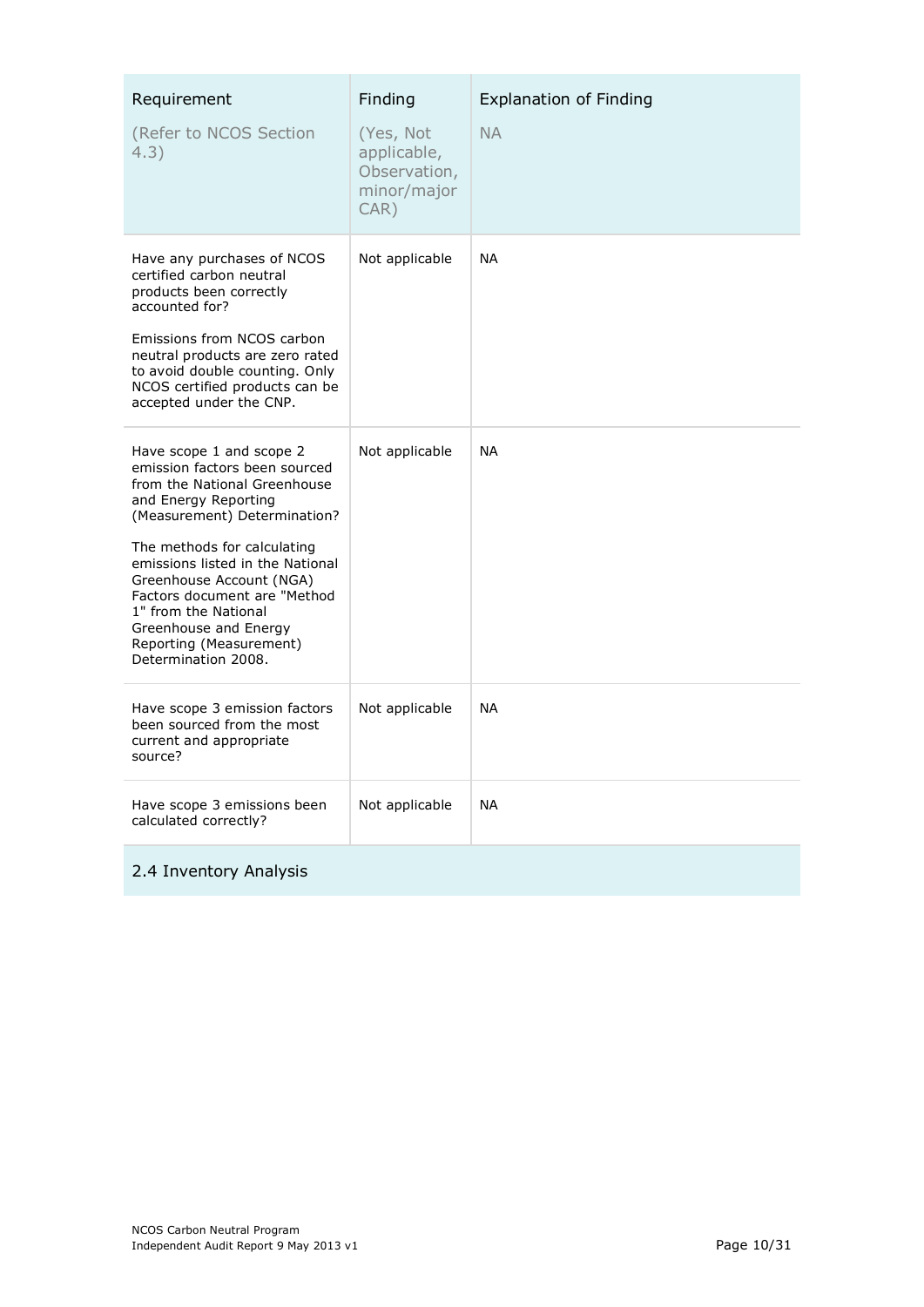| Requirement<br>(Refer to NCOS Section<br>4.3)                                                                                                                                                                                                                                                                                                                                                                                                                         | Finding<br>(Yes, Not<br>applicable,<br>Observation,<br>minor/major<br>CAR) | <b>Explanation of Finding</b><br><b>NA</b> |
|-----------------------------------------------------------------------------------------------------------------------------------------------------------------------------------------------------------------------------------------------------------------------------------------------------------------------------------------------------------------------------------------------------------------------------------------------------------------------|----------------------------------------------------------------------------|--------------------------------------------|
| Have the data collection<br>procedures and calculation<br>methodologies been clearly<br>stated?<br>Procedures and methodologies<br>may be sourced from the<br>National Greenhouse and<br>Energy Reporting<br>(Measurement) Determination<br>and the National Greenhouse<br>and Energy Reporting<br>(Measurement) Technical<br>Guidelines for scope 1 and 2<br>emission sources. Latest<br>Australia specific emissions<br>factors can be sourced from<br>NGA Factors. | Not applicable                                                             | <b>NA</b>                                  |
| Have the sources of all<br>information and activity data<br>been clearly identified?                                                                                                                                                                                                                                                                                                                                                                                  | Not applicable                                                             | <b>NA</b>                                  |
| Have any allocation of<br>emissions been clearly stated<br>and justified?                                                                                                                                                                                                                                                                                                                                                                                             | Not applicable                                                             | <b>NA</b>                                  |
| Has the geographical<br>representativeness of the data<br>been considered? Have any<br>local and/or regional variations<br>in the calculation of emissions<br>been clearly stated?                                                                                                                                                                                                                                                                                    | Not applicable                                                             | <b>NA</b>                                  |
| Has the data period been<br>clearly stated?                                                                                                                                                                                                                                                                                                                                                                                                                           | Not applicable                                                             | <b>NA</b>                                  |
| Have all assumptions and<br>constraints been clearly<br>described and justified?                                                                                                                                                                                                                                                                                                                                                                                      | Not applicable                                                             | <b>NA</b>                                  |

## 2.5 Life Cycle Emissions attributable to the Product

| Have the emissions<br>attributable to each emission<br>source been calculated<br>correctly? | Not applicable | NА |
|---------------------------------------------------------------------------------------------|----------------|----|
|                                                                                             |                |    |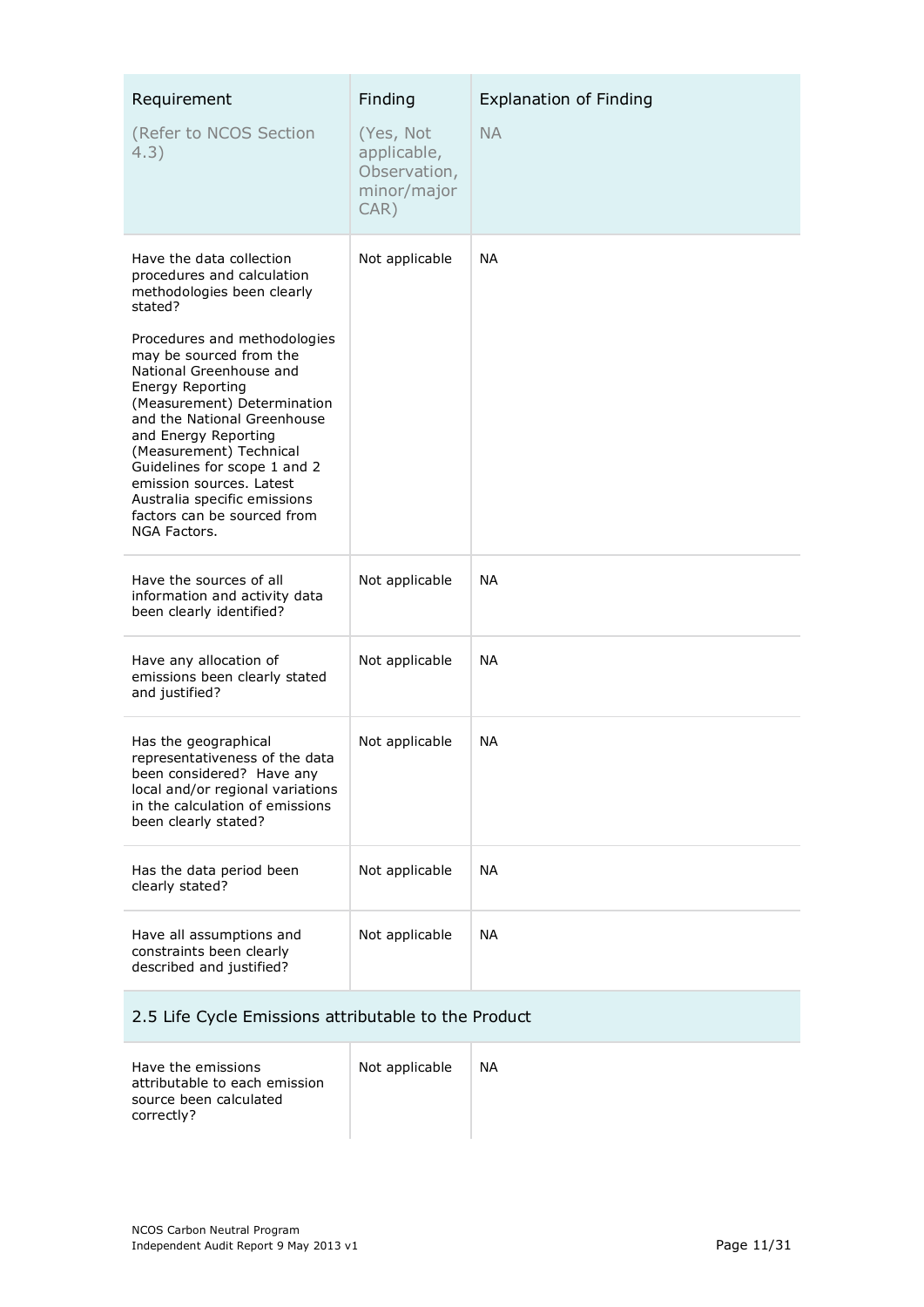| Requirement<br>(Refer to NCOS Section<br>4.3)                                                                                                                                                                                                                                                                                                                                                                                                                                         | Finding<br>(Yes, Not<br>applicable,<br>Observation,<br>minor/major<br>$CAR$ ) | <b>Explanation of Finding</b><br><b>NA</b> |
|---------------------------------------------------------------------------------------------------------------------------------------------------------------------------------------------------------------------------------------------------------------------------------------------------------------------------------------------------------------------------------------------------------------------------------------------------------------------------------------|-------------------------------------------------------------------------------|--------------------------------------------|
| Have the emissions<br>attributable to each stage of<br>the life cycle of the product<br>been expressed in the chosen<br>functional unit?                                                                                                                                                                                                                                                                                                                                              | Not applicable                                                                | <b>NA</b>                                  |
| Does the sum of all emission<br>sources estimate the emissions<br>attributable to the full life cycle<br>of the product?                                                                                                                                                                                                                                                                                                                                                              | Not applicable                                                                | <b>NA</b>                                  |
| 2.6 Assessment of Uncertainty                                                                                                                                                                                                                                                                                                                                                                                                                                                         |                                                                               |                                            |
| Has uncertainty of scope 1<br>emission estimates been<br>assessed in accordance with<br>the National Greenhouse and<br><b>Energy Reporting</b><br>(Measurement) Determination?                                                                                                                                                                                                                                                                                                        | Not applicable                                                                | <b>NA</b>                                  |
| 2.7 Base Year Recalculation Policy                                                                                                                                                                                                                                                                                                                                                                                                                                                    |                                                                               |                                            |
| Has a base year recalculation<br>policy been included that is<br>consistent with the GHG<br>Protocol and NCOS?<br>Consideration to be given to<br>mergers, divestments,<br>acquisitions, organic growth<br>and decay, insourcing,<br>outsourcing and significance<br>thresholds.<br>NCOS Section 4.3.2 and the<br>GHG Protocol Product Life<br>Cycle and Accounting Standard<br>Ch. 14 and the GHG Protocol<br>Corporate & Accounting<br>Standard Ch. 5 provide specific<br>guidance. | Not applicable                                                                | <b>NA</b>                                  |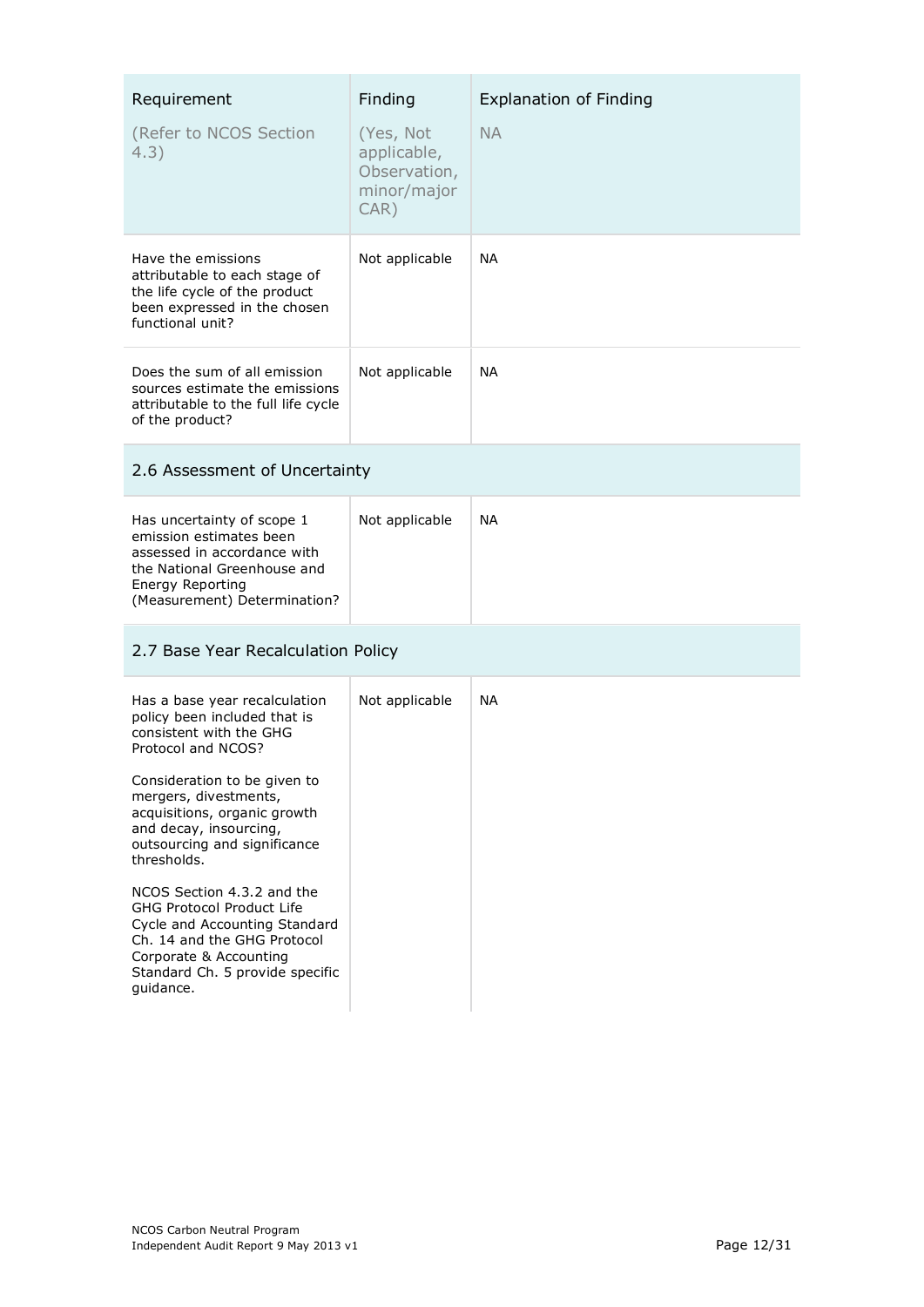## SECTION 3: Greenhouse Gas Inventory

| Requirement<br>(Refer to NCOS Section<br>4.2)                                                                                                                                                                                                                         | Finding<br>(Yes, Not<br>applicable,<br>Observation,<br>minor/major<br>CAR) | <b>Explanation of Finding</b><br>Make reference to appropriate evidence<br>/documentation                                                                                                                                                                                                                                                                                                                                                                                                                                                                                                                                                                                                                                                                                                                                                                                            |
|-----------------------------------------------------------------------------------------------------------------------------------------------------------------------------------------------------------------------------------------------------------------------|----------------------------------------------------------------------------|--------------------------------------------------------------------------------------------------------------------------------------------------------------------------------------------------------------------------------------------------------------------------------------------------------------------------------------------------------------------------------------------------------------------------------------------------------------------------------------------------------------------------------------------------------------------------------------------------------------------------------------------------------------------------------------------------------------------------------------------------------------------------------------------------------------------------------------------------------------------------------------|
| Has the GHG Inventory been<br>prepared in accordance with<br>current domestic and<br>international standards?<br>For example: ISO<br>14064.1:2006, National<br>Greenhouse and Energy<br>Reporting Act and supporting<br>documentation, and<br>Greenhouse Gas Protocol | Yes                                                                        | The inventory was prepared in accordance<br>with the following standards:<br>- National Carbon Offset Standard<br>- GHG Protocol - A corporate accounting and<br>reporting standard;<br>- AS ISO 14064 Greenhouse gases Part 1:<br>Specification with guidance at the organisation<br>level for the quantification and reporting of<br>greenhouse gas emissions and removals;<br>- National Greenhouse and Energy Reporting<br>(NGER) Legislation;<br>- National Greenhouse Accounts (NGA)<br>Factors, July 2013; and<br>- 2010 Guidelines to Defra / DECC"s GHG<br>Conversion Factors for Company Reporting:<br>Methodology Paper for Emission Factors,<br>October 2010.1 standard,<br>The inventory was verified in accordance with<br>the ISO 14064-3 standard. The inventory<br>demonstrates calculation methodologies and<br>assumptions in accordance with these<br>standards. |
| Has the time period for the<br>GHG Inventory been clearly<br>stated?                                                                                                                                                                                                  | Yes                                                                        | Within the inventory, the period is stated to be<br>the financial year from 1/7/2012 to<br>30/6/2013.                                                                                                                                                                                                                                                                                                                                                                                                                                                                                                                                                                                                                                                                                                                                                                                |

### 3.1 Organisation Description and Boundary

| Has the GHG Inventory base<br>year been correctly identified<br>(i.e., the first year for which<br>the Inventory has been<br>completed)? | <b>Yes</b> | 2010/11 is identified as the base year in the<br>inventory.                                                                                                                                                                                                                             |
|------------------------------------------------------------------------------------------------------------------------------------------|------------|-----------------------------------------------------------------------------------------------------------------------------------------------------------------------------------------------------------------------------------------------------------------------------------------|
| Has the organisational<br>boundary been transparently<br>documented?<br>The boundary is best<br>displayed diagrammatically.              | <b>Yes</b> | DEXUS has included a summary list of all<br>emission sources included within the<br>inventory, divided into Scope 1, Scope 2 and<br>Scope 3 sources, which clearly documents the<br>organisational boundary used. This is also<br>represented diagrammatically within the<br>inventory. |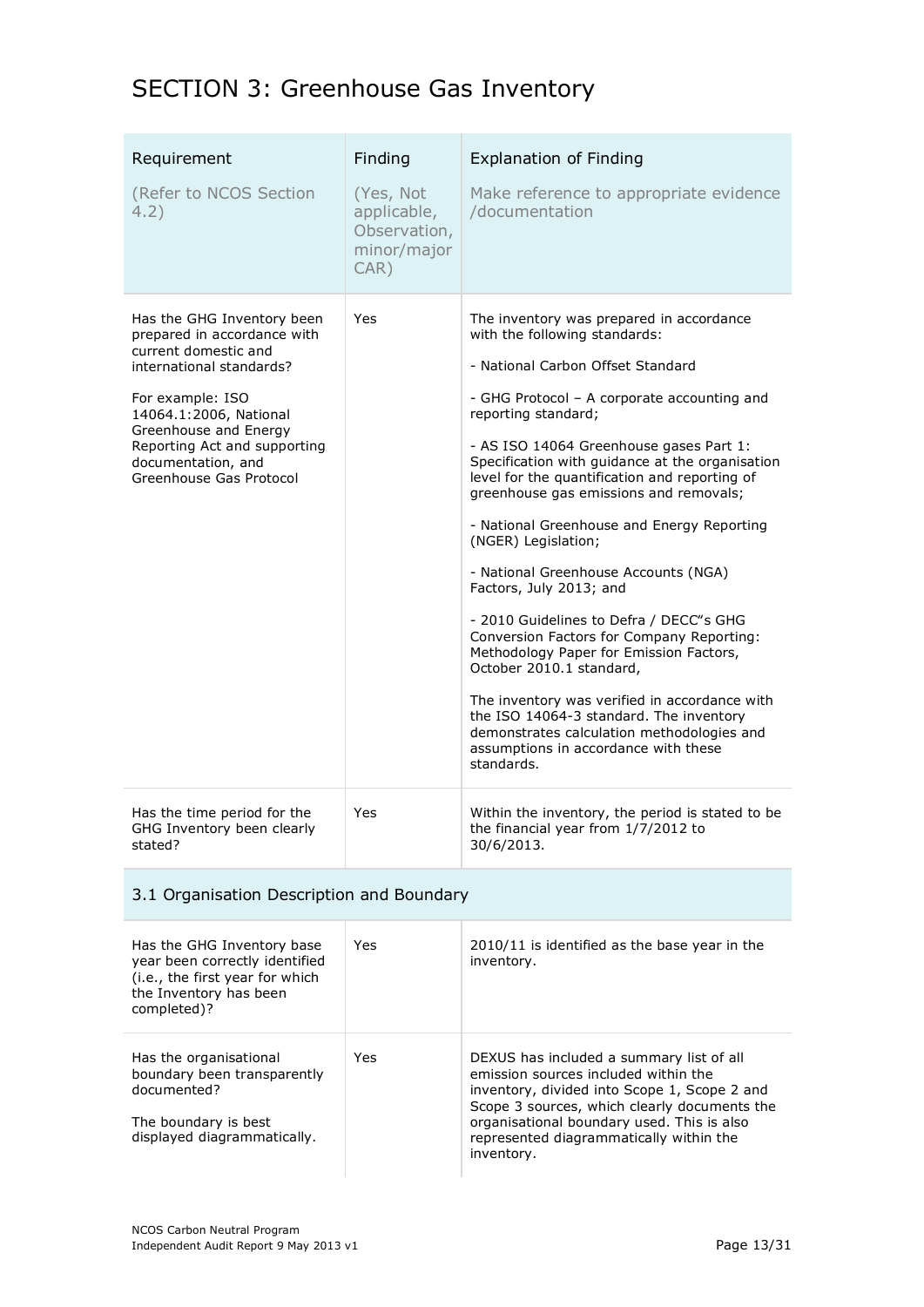| Requirement<br>(Refer to NCOS Section<br>4.2)                                                                                                                                                                   | Finding<br>(Yes, Not<br>applicable,<br>Observation,<br>minor/major<br>CAR) | <b>Explanation of Finding</b><br>Make reference to appropriate evidence<br>/documentation                                                                                                                                                                                                                                                                                                                                                                                                                                       |
|-----------------------------------------------------------------------------------------------------------------------------------------------------------------------------------------------------------------|----------------------------------------------------------------------------|---------------------------------------------------------------------------------------------------------------------------------------------------------------------------------------------------------------------------------------------------------------------------------------------------------------------------------------------------------------------------------------------------------------------------------------------------------------------------------------------------------------------------------|
| Does the organisational<br>boundary accurately reflect<br>the operations undertaken by<br>the organisation/part of<br>organisation?                                                                             | Yes                                                                        | DEXUS boundary has been clearly defined and<br>the inventory accurately reflects the<br>operations of the Sydney head office and<br>Melbourne office. In addition to all Scope 1<br>and 2 sources, the minimum required Scope 3<br>emissions have also been included on an<br>organisation-wide basis.                                                                                                                                                                                                                          |
| Have all exclusions to the<br>organisational boundary been<br>described and justified?                                                                                                                          | Yes                                                                        | There have been no omissions of significant or<br>required sources of emissions within the<br>reporting boundary.                                                                                                                                                                                                                                                                                                                                                                                                               |
| Have the methodologies used<br>to determine the<br>organisational boundary (e.g.,<br>"operational control" test)<br>been clearly identified?                                                                    | Yes                                                                        | The boundary for reported Scope 1 and 2<br>emissions was DFXUS' Head Office and<br>Melbourne office. The boundary for reported<br>Scope 1 and 2 emissions is based on the<br>facilities over which DEXUS has operational<br>control and which are included in DEXUS'<br>NGER report. DEXUS has also included certain<br>other indirect (scope 3) emissions impacted by<br>its operations. These were determined based<br>on the criteria listed for scope 3 emissions in<br>the GHG Protocol and based on the NCOS<br>Standard. |
| 3.2 Emission Sources                                                                                                                                                                                            |                                                                            |                                                                                                                                                                                                                                                                                                                                                                                                                                                                                                                                 |
| Have all sources of emissions<br>from within the organisational<br>boundary been included in the<br>GHG Inventory?<br>This should include emissions<br>from the six GHG's included<br>under the Kyoto Protocol. | Yes                                                                        | All relevant Scope 1 and 2 emissions sources<br>within the operational control of DEXUS have<br>been included. In addition, Scope 3 emissions<br>sources meet the minimum requirements of<br>NCOS submissions.<br>Emissions factors used by DEXUS accounted<br>for the weighted impacts of all GHGs under the<br>Kyoto protocol, as well as emissions from non-<br>Kyoto refrigerants.                                                                                                                                          |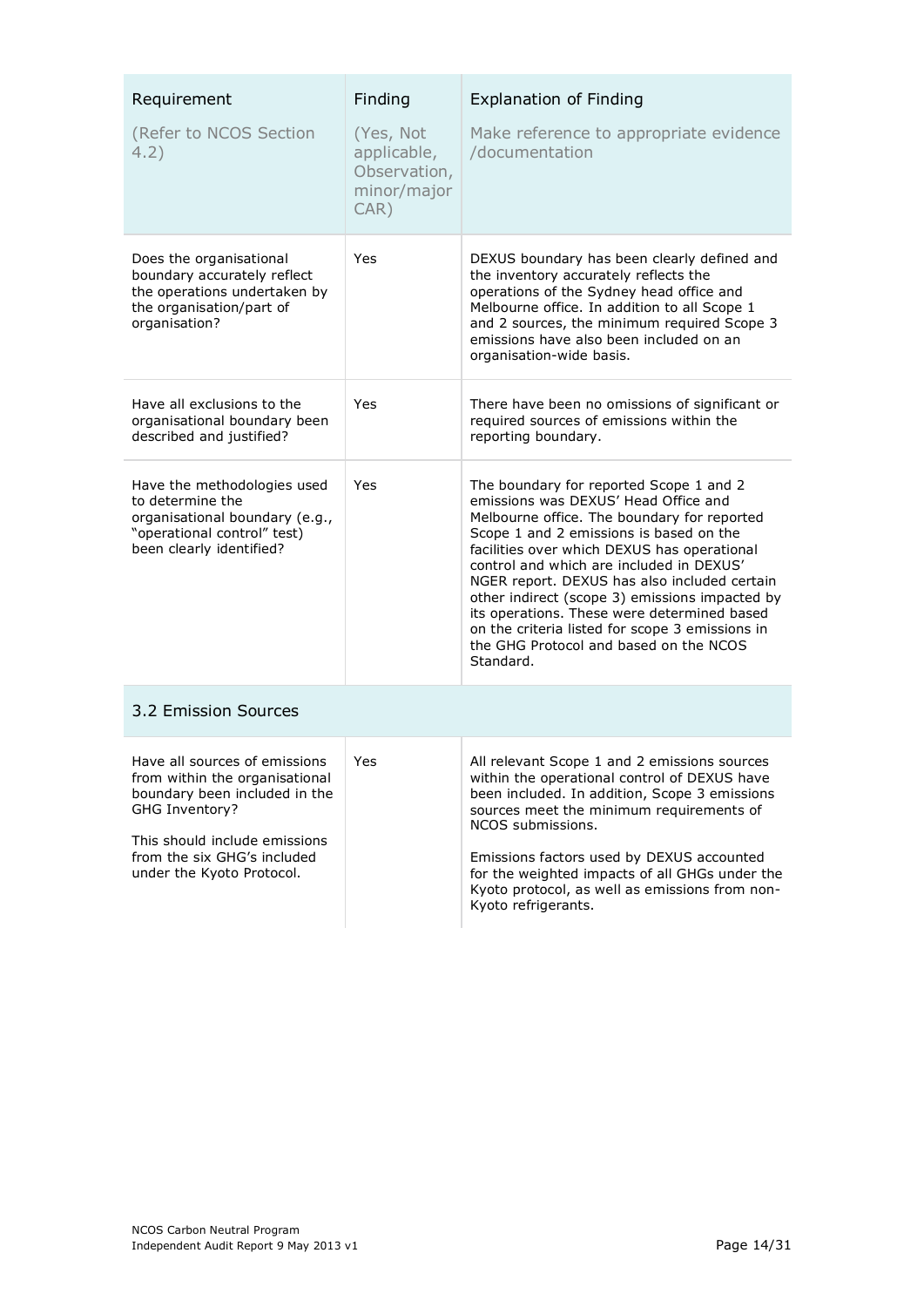| Requirement                                                                                                                                                                                                                                                                                                                                                                                                                                                | Finding                                                            | <b>Explanation of Finding</b>                                                                                                                                                                                                                                                                                                                                                                                              |
|------------------------------------------------------------------------------------------------------------------------------------------------------------------------------------------------------------------------------------------------------------------------------------------------------------------------------------------------------------------------------------------------------------------------------------------------------------|--------------------------------------------------------------------|----------------------------------------------------------------------------------------------------------------------------------------------------------------------------------------------------------------------------------------------------------------------------------------------------------------------------------------------------------------------------------------------------------------------------|
| (Refer to NCOS Section<br>4.2)                                                                                                                                                                                                                                                                                                                                                                                                                             | (Yes, Not<br>applicable,<br>Observation,<br>minor/major<br>$CAR$ ) | Make reference to appropriate evidence<br>/documentation                                                                                                                                                                                                                                                                                                                                                                   |
| Have all scope 1 and scope 2<br>emission sources within the<br>defined organisational<br>boundary been correctly<br>identified as per the National<br>Greenhouse and Energy<br>Reporting (Measurement)<br>Determination?<br>The methods for calculating<br>emissions listed in the<br>National Greenhouse Account<br>(NGA) Factors document are<br>"Method 1" from the National<br>Greenhouse and Energy<br>Reporting (Measurement)<br>Determination 2008. | Yes                                                                | All relevant emissions sources, methodologies,<br>energy content factors and emissions factors<br>for Scope 1 and 2 sources were in accordance<br>with the NGER (Measurement) Determination.<br>DEXUS also reported Scope 1 emission<br>associated with refrigerant leakage which,<br>because of the size of the units, it is not<br>required to report under the NGER Legislation.                                        |
| Have scope 3 emission<br>sources within the established<br>organisational boundary been<br>identified?                                                                                                                                                                                                                                                                                                                                                     | Yes                                                                | Scope 3 emissions sources included in the<br>inventory fulfil the minimum requirements of<br>NCOS submissions. The sources included are:<br>Business travel by air and land<br>Paper use<br>$\bullet$<br>Base building emissions<br>Electricity transmission and<br>$\bullet$<br>distribution losses<br>Office waste to landfill<br>Net Balance has provided limited assurance<br>over the reported Scope 3 emission data. |
| Have any scope 3 emission<br>sources been excluded? If so,<br>are the exclusions clearly<br>stated and justified and the<br>impact of the exclusions been<br>considered?                                                                                                                                                                                                                                                                                   | Yes                                                                | Base building diesel usage was reviewed by<br>Net Balance and found to be immaterial at<br>40L. DEXUS has been advised to collect this<br>information every year to assess its<br>materiality. It has not been included or stated<br>in the inventory.                                                                                                                                                                     |

3.3 Calculation Methodology and Emission Factors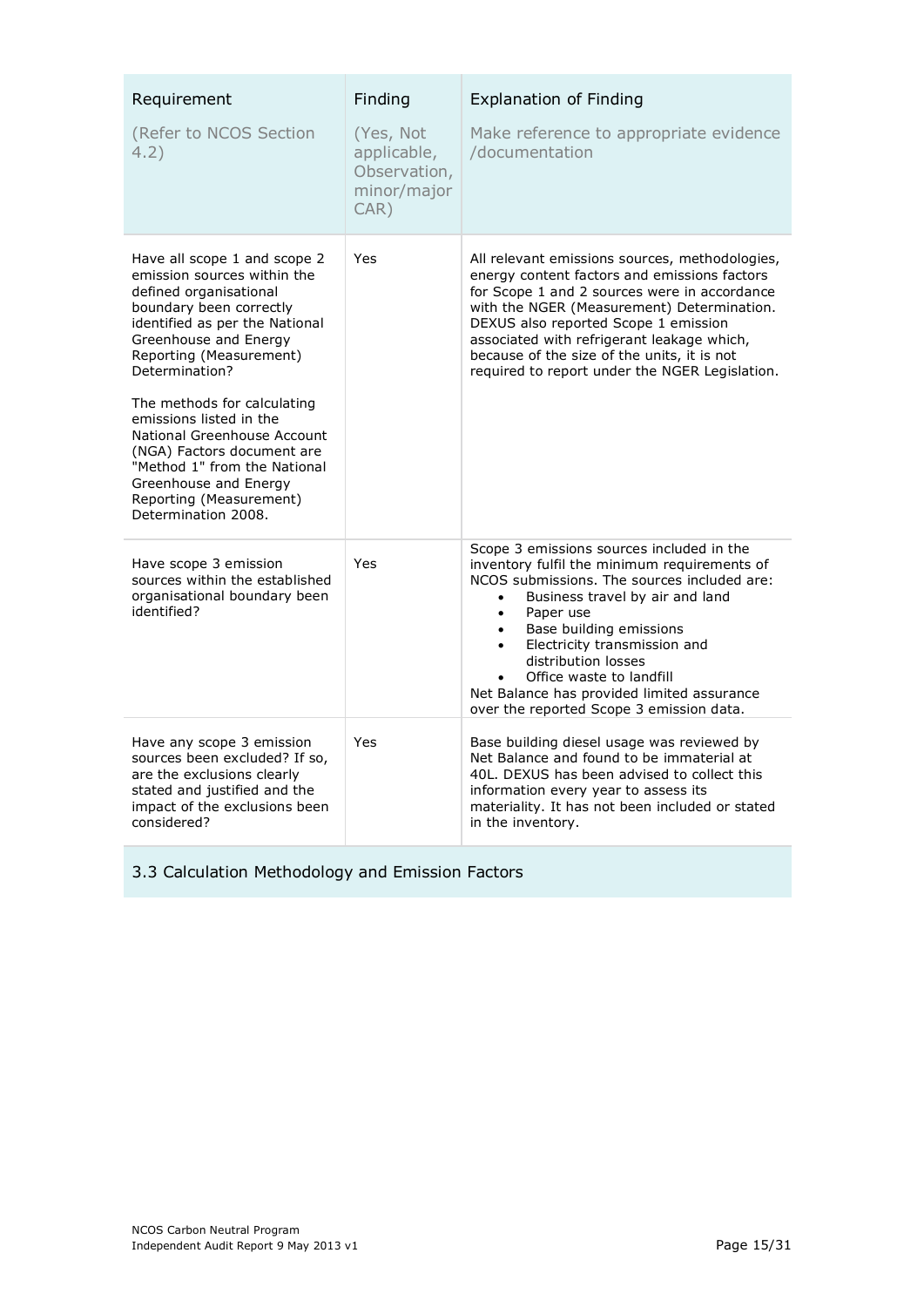| Requirement<br>(Refer to NCOS Section<br>4.2)                                                                                                                                                  | Finding<br>(Yes, Not<br>applicable,<br>Observation,<br>minor/major<br>CAR) | <b>Explanation of Finding</b><br>Make reference to appropriate evidence<br>/documentation                                                                                                                                                                                                                                                                                                                                                                                                                                                                                                                                                                                                                                                                                                                                                                                                                                                                                                                                                                                                                                                                                                                                                                                               |
|------------------------------------------------------------------------------------------------------------------------------------------------------------------------------------------------|----------------------------------------------------------------------------|-----------------------------------------------------------------------------------------------------------------------------------------------------------------------------------------------------------------------------------------------------------------------------------------------------------------------------------------------------------------------------------------------------------------------------------------------------------------------------------------------------------------------------------------------------------------------------------------------------------------------------------------------------------------------------------------------------------------------------------------------------------------------------------------------------------------------------------------------------------------------------------------------------------------------------------------------------------------------------------------------------------------------------------------------------------------------------------------------------------------------------------------------------------------------------------------------------------------------------------------------------------------------------------------|
| Have the sources of all<br>information and activity data<br>been clearly documented?                                                                                                           | Yes                                                                        | Within the inventory, DEXUS provided<br>reference notes to all information and activity<br>data for verification, and included the<br>following:<br>Refrigerants: air conditioner and<br>$\bullet$<br>refrigerator product nameplates<br>including refrigerant type and charge<br>quantities, identified during site audit<br>by Net Balance<br>Electricity: all invoices for the year for<br>$\bullet$<br>DEXUS' Offices<br>Gas: all invoices for the year for<br>$\bullet$<br>DEXUS' new head office<br>Air travel: flight summary<br>$\bullet$<br>spreadsheets obtained from DEXUS'<br>travel agent<br>Taxi travel: financial records of taxi<br>٠<br>expenditure<br>Car hire travel: financial records of car<br>$\bullet$<br>hire purchases<br>Employee Car Mileage: financial<br>$\bullet$<br>records of employee mileage claims<br>Office paper: invoices from print<br>companies summarising DEXUS"<br>corporate paper purchases as well as<br>purchase order documentation.<br>Waste: nine months of bin waste and<br>$\bullet$<br>recycling volume data collected by<br>Sydney head office cleaners<br>Information sourced from external publications<br>was thoroughly referenced by DEXUS within<br>the inventory and accessible online for<br>verification by Net Balance. |
| Have scope 1 and scope 2<br>emissions been calculated in<br>accordance with calculation<br>methodologies in the National<br>Greenhouse and Energy<br>Reporting (Measurement)<br>Determination? | Yes                                                                        | All relevant emissions sources, methodologies,<br>energy content factors and emissions factors<br>for Scope 1 and 2 sources were in accordance<br>with the NGER (Measurement) Determination.                                                                                                                                                                                                                                                                                                                                                                                                                                                                                                                                                                                                                                                                                                                                                                                                                                                                                                                                                                                                                                                                                            |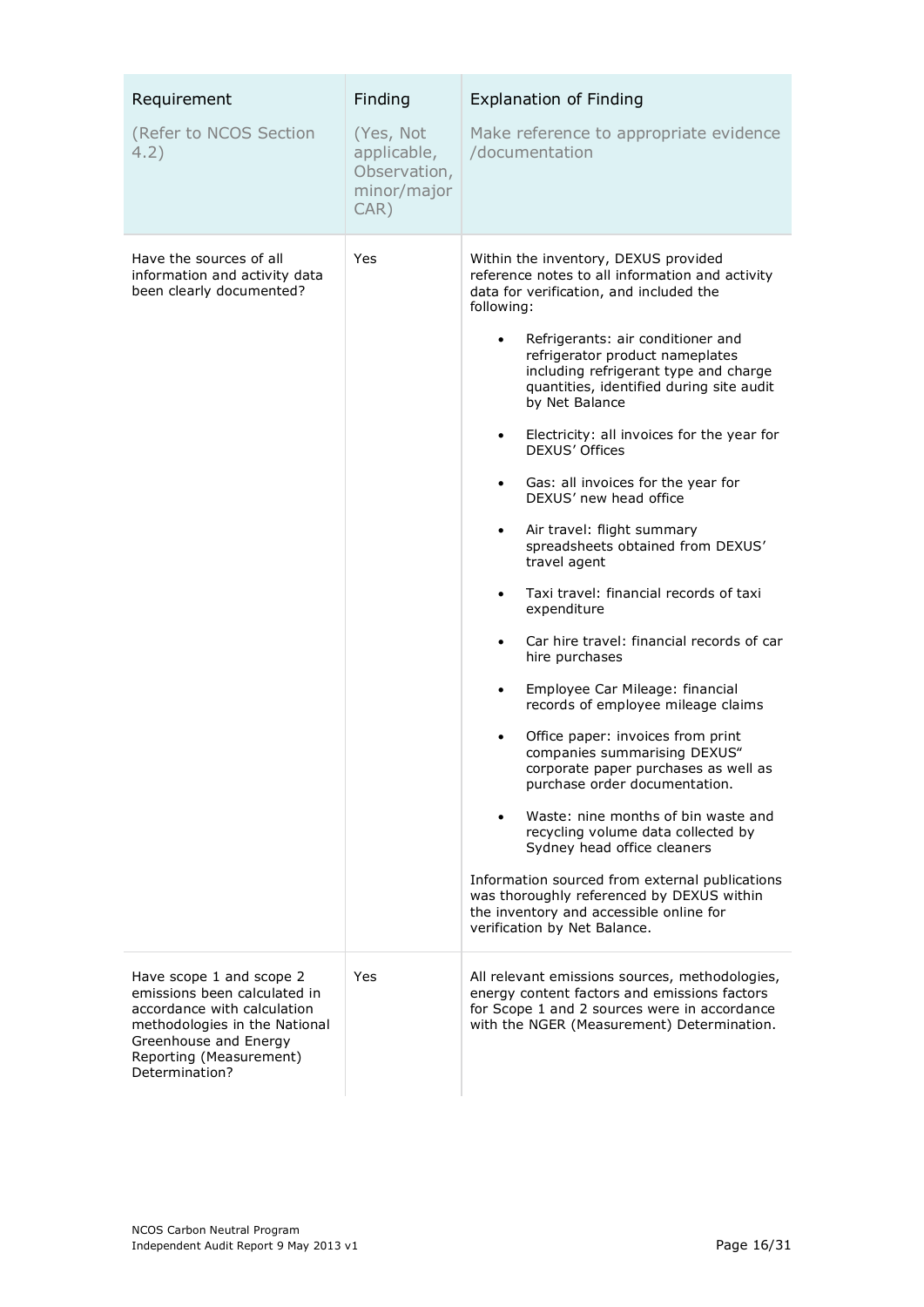| Requirement                                                                                                                                               | Finding                                                         | <b>Explanation of Finding</b>                                                                                                                                                                                                                                                                                                                                                                                                                                                                                                                                                                                                                            |
|-----------------------------------------------------------------------------------------------------------------------------------------------------------|-----------------------------------------------------------------|----------------------------------------------------------------------------------------------------------------------------------------------------------------------------------------------------------------------------------------------------------------------------------------------------------------------------------------------------------------------------------------------------------------------------------------------------------------------------------------------------------------------------------------------------------------------------------------------------------------------------------------------------------|
| (Refer to NCOS Section<br>4.2)                                                                                                                            | (Yes, Not<br>applicable,<br>Observation,<br>minor/major<br>CAR) | Make reference to appropriate evidence<br>/documentation                                                                                                                                                                                                                                                                                                                                                                                                                                                                                                                                                                                                 |
| Have scope 1 and scope 2<br>emission factors been sourced<br>from the National Greenhouse<br>and Energy Reporting<br>(Measurement)<br>Determination?      | Yes                                                             | All relevant emissions sources, methodologies,<br>energy content factors and emissions factors<br>for Scope 1 and 2 sources were in accordance<br>with the NGER (Measurement) Determination.                                                                                                                                                                                                                                                                                                                                                                                                                                                             |
| Have scope 3 emission factors<br>been sourced from the most<br>current and appropriate<br>source?<br>See the NCOS CNP Guidelines.                         | Yes                                                             | Calculation of Scope 3 emissions factors were<br>sourced from current best practice publications<br>including the National Greenhouse Accounts<br>(NGA) Factors, Victorian Environment<br>Protection Agency (VIC EPA) and UK<br>Department of Environment, Food and Rural<br>Affairs (DEFRA).<br>Each of these sources is publicly available<br>online and was reviewed by Net Balance.                                                                                                                                                                                                                                                                  |
| Have emissions from scope 3<br>sources been calculated<br>correctly?                                                                                      | Yes                                                             | Calculation of Scope 3 emissions sources was<br>undertaken based on current best practice<br>methodologies, including methods based on<br>the National Greenhouse Accounts (NGA)<br>Factors, Victorian Environment Protection<br>Agency (VIC EPA) and UK Department of<br>Environment, Food and Rural Affairs (DEFRA).<br>Each of these sources is publicly available<br>online and was reviewed by Net Balance where<br>necessary.<br>Where assumptions were required for the<br>calculation of Scope 3 emissions sources,<br>DEXUS remained conservative in their<br>estimations and documented these<br>assumptions within the inventory spreadsheet. |
| Has the purchase of<br>GreenPower <sup>™</sup> and/or the<br>voluntary surrender of<br>GreenPower™ eligible LGCs<br>been correctly taken into<br>account? | Yes                                                             | The company wide bulk purchase of accredited<br>GreenPower with allocation of 20% of head<br>office electricity use has been correctly taken<br>into account. DEXUS purchased GreenPower<br>on a quarterly basis over FY12/13 and applied<br>it to the Sydney head office electricity use for<br>the first 2 quarters of FY12/13.                                                                                                                                                                                                                                                                                                                        |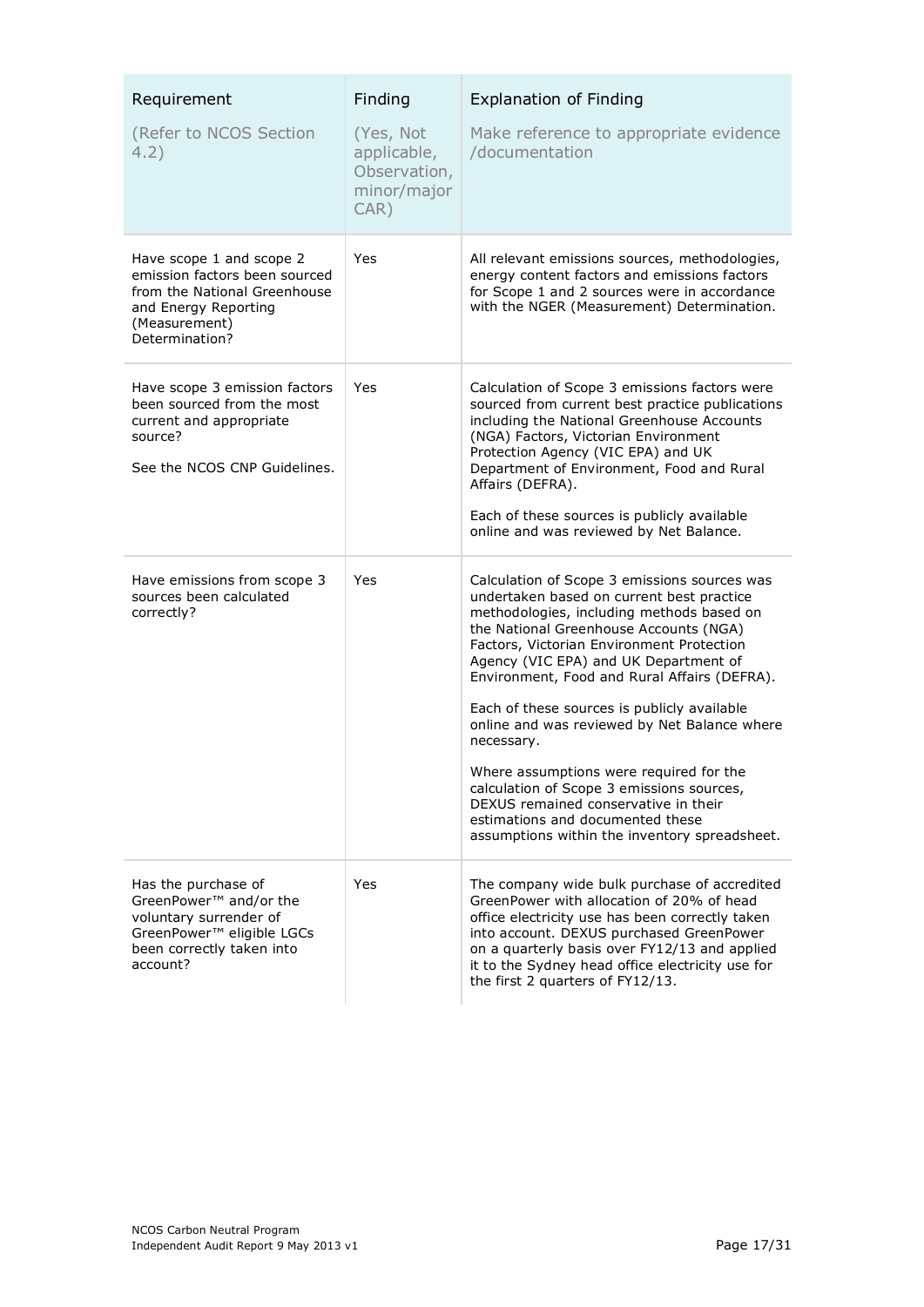| Requirement<br>(Refer to NCOS Section<br>4.2)                                                                                                                                                                                                                          | Finding<br>(Yes, Not<br>applicable,<br>Observation,<br>minor/major<br>$CAR$ ) | <b>Explanation of Finding</b><br>Make reference to appropriate evidence<br>/documentation                                                                                                                                                   |
|------------------------------------------------------------------------------------------------------------------------------------------------------------------------------------------------------------------------------------------------------------------------|-------------------------------------------------------------------------------|---------------------------------------------------------------------------------------------------------------------------------------------------------------------------------------------------------------------------------------------|
| Have any purchases of NCOS<br>certified carbon neutral<br>products been correctly<br>accounted for?<br>Emissions from NCOS carbon<br>neutral products are zero<br>rated to avoid double<br>counting. Only NCOS certified<br>products can be accepted<br>under the CNP. | Yes                                                                           | These are outlined in the Inventory                                                                                                                                                                                                         |
| Have all assumptions relating<br>to the calculation of<br>greenhouse gas emissions<br>been clearly described and<br>justified?                                                                                                                                         | Yes                                                                           | Within the greenhouse inventory, DEXUS<br>provided reference notes to explain all<br>assumptions made during calculations. Net<br>Balance considers that all assumptions made<br>were reasonably conservative.                              |
| 3.4 Emissions Calculations                                                                                                                                                                                                                                             |                                                                               |                                                                                                                                                                                                                                             |
| Have the emission calculations<br>been quantified correctly for<br>each emission source?                                                                                                                                                                               | Yes                                                                           | Calculations were verified as correct for each<br>individual emissions source, based on source<br>documentation and calculation methodologies<br>reviewed by Net Balance.                                                                   |
| Does the sum of all individual<br>emission sources accurately<br>represent the total<br>attributable emissions for the<br>organisation/part of the<br>organisation included within<br>the GHG Inventory?                                                               | Yes                                                                           | Summations were verified as correct within<br>the inventory.                                                                                                                                                                                |
| 3.5 Assessment of Uncertainty                                                                                                                                                                                                                                          |                                                                               |                                                                                                                                                                                                                                             |
| Has uncertainty of scope 1<br>emission estimates been<br>assessed in accordance with<br>the National Greenhouse and<br>Energy Reporting<br>(measurement)<br>Determination?                                                                                             | Yes                                                                           | Refrigerant leakage from office air conditioners<br>and kitchen refrigerators are the only scope 1<br>sources relevant to DEXUS. Refrigerants have<br>an aggregated uncertainty level of 30% under<br>the NGER (Measurement) Determination. |
| 3.6 Base Year Recalculation Policy                                                                                                                                                                                                                                     |                                                                               |                                                                                                                                                                                                                                             |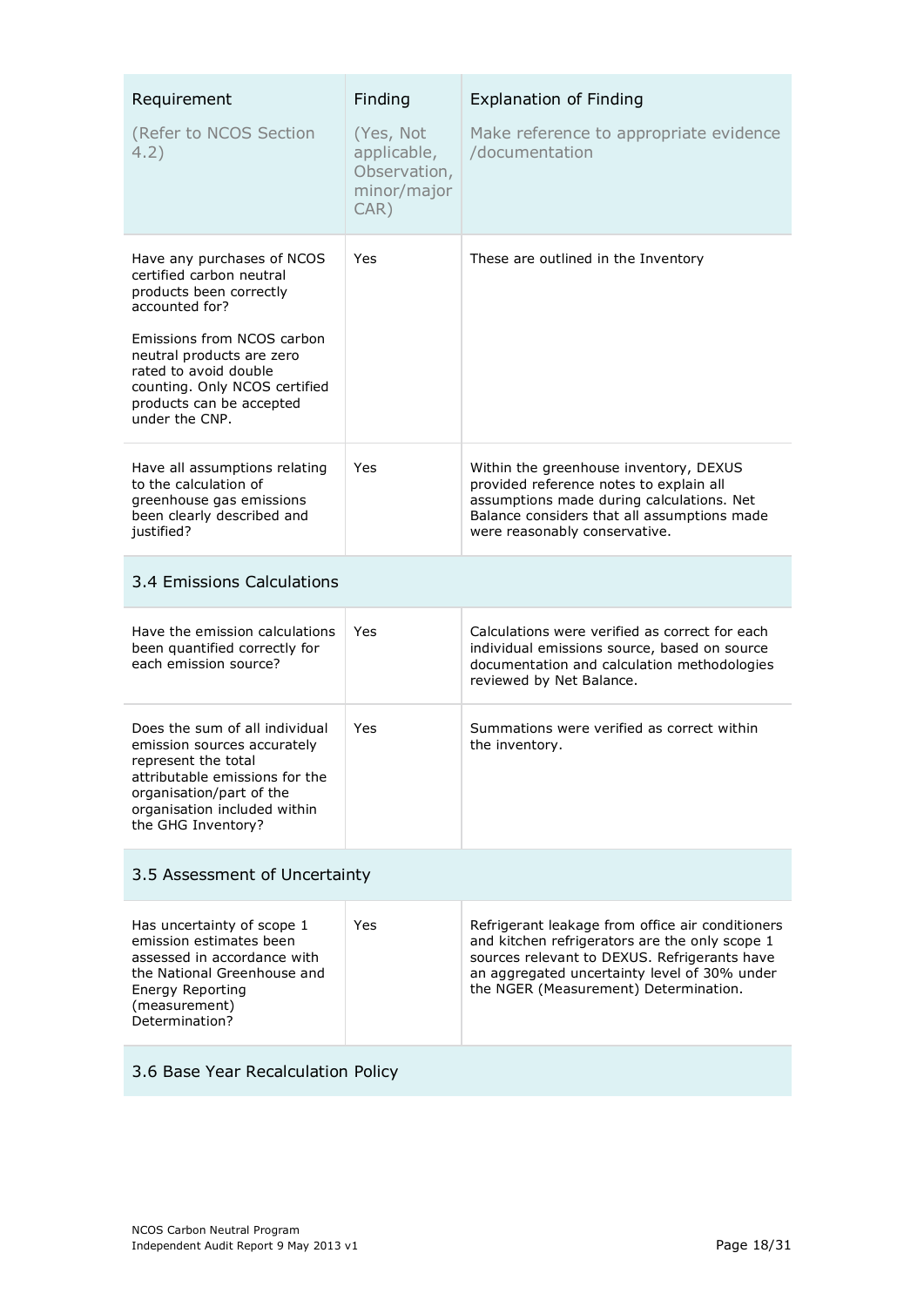| Requirement                                                                                                                                                                                                                                                                                                                                                                                           | Finding                                                         | <b>Explanation of Finding</b>                                                                                                      |
|-------------------------------------------------------------------------------------------------------------------------------------------------------------------------------------------------------------------------------------------------------------------------------------------------------------------------------------------------------------------------------------------------------|-----------------------------------------------------------------|------------------------------------------------------------------------------------------------------------------------------------|
| (Refer to NCOS Section<br>4.2)                                                                                                                                                                                                                                                                                                                                                                        | (Yes, Not<br>applicable,<br>Observation,<br>minor/major<br>CAR) | Make reference to appropriate evidence<br>/documentation                                                                           |
| Has a base year recalculation<br>policy been included that is<br>consistent with the GHG<br>Protocol and NCOS?<br>Consideration to be given to<br>mergers, divestments,<br>acquisitions, organic growth<br>and decay, insourcing,<br>outsourcing and significance<br>thresholds.<br>NCOS Section 4.2.2 and the<br>GHG Protocol Corporate &<br>Accounting Standard Ch. 5<br>provide specific quidance. | Yes                                                             | DEXUS recalculated the base year in line with<br>the NCOS criteria document and base year<br>recalculation Policy, dated July 2012 |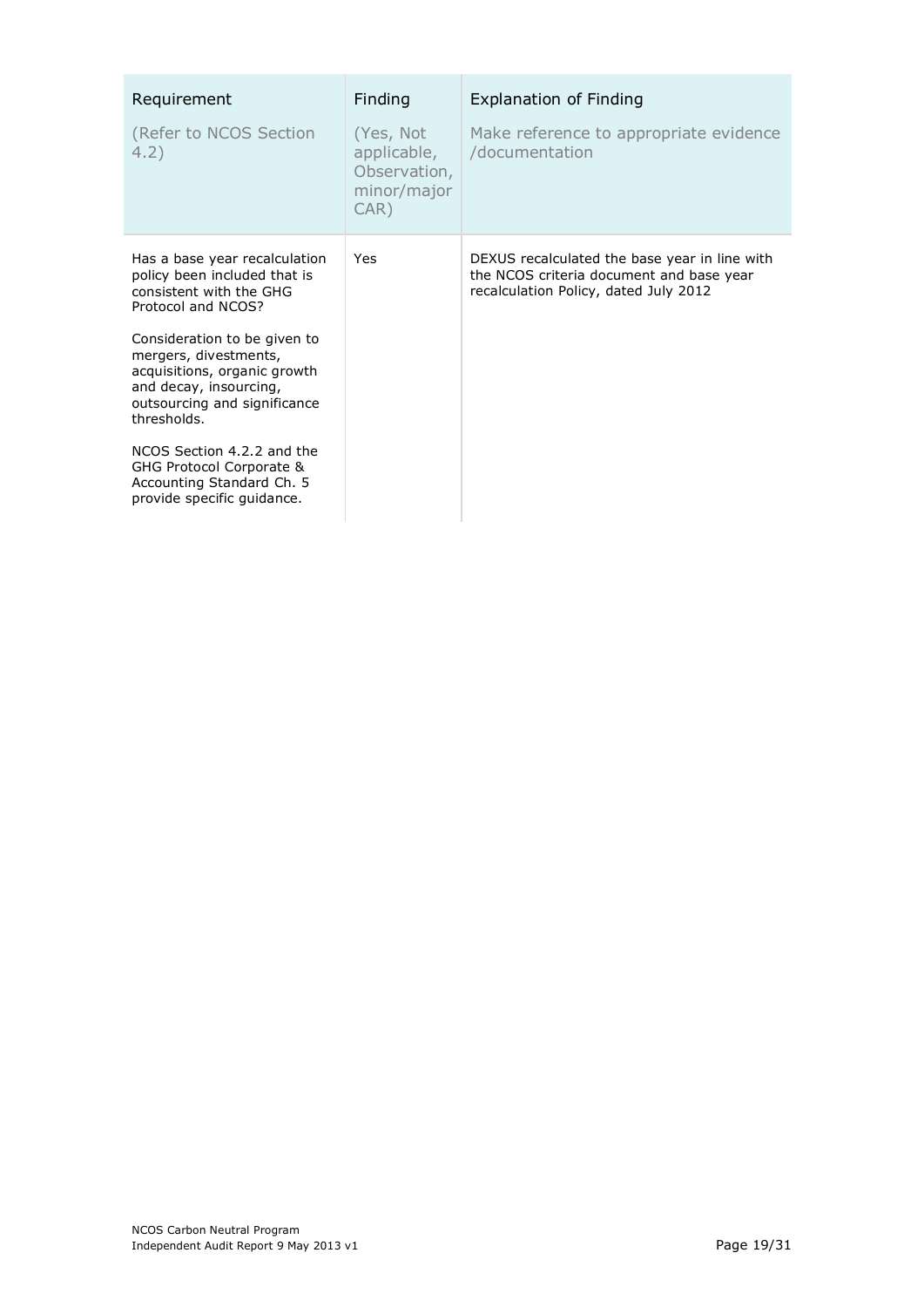## SECTION 4: Emissions Management Plan

| Requirement<br>(Refer to the NCOS<br>Section 5.1)                               | Finding<br>(Yes, Not)<br>applicable,<br>Observation,<br>minor/major<br>$CAR$ ) | <b>Explanation of Finding</b><br>Make reference to appropriate evidence<br>/documentation |
|---------------------------------------------------------------------------------|--------------------------------------------------------------------------------|-------------------------------------------------------------------------------------------|
| Has the year in which the EMP<br>was prepared / updated been<br>clearly stated? | Yes                                                                            | The EMP clearly states the relevant reporting<br>period to be 1/7/2012 to 30/6/2013.      |

### 4.1 Greenhouse Gas Emissions

| Have the greenhouse gas<br>emissions attributable to the<br>activities of the organisation<br>(or specified part of an<br>organisation) or product been<br>specified for a given period, in<br>tonnes $CO2 - e$ ? | Yes | The emissions for the reporting period and base<br>year are clearly specified. |
|-------------------------------------------------------------------------------------------------------------------------------------------------------------------------------------------------------------------|-----|--------------------------------------------------------------------------------|
|                                                                                                                                                                                                                   |     |                                                                                |

### 4.2 Emissions Reduction Strategy

| Has the emissions reduction<br>strategy been adequately<br>described?                                          | Yes       | DEXUS has disclosed within the EMP document<br>their strategy follows the 14001 standard for<br>environmental management resource reduction<br>measures.                                                      |
|----------------------------------------------------------------------------------------------------------------|-----------|---------------------------------------------------------------------------------------------------------------------------------------------------------------------------------------------------------------|
| Have reduction measures<br>been considered and<br>documented?                                                  | Yes       | These have been documented and planned<br>strategies are clearly and simply described in<br>the FMP.                                                                                                          |
| Has the estimated quantity of<br>emissions reductions from<br>each emission reduction<br>measure, been stated? | Minor CAR | DEXUS has stated the quantity of the reduction<br>for measures that have been implemented and<br>will report on expected reduction measures<br>once they have also been implemented.                          |
| Has the total estimated<br>quantity of emissions<br>reductions been calculated?                                | Minor CAR | DEXUS has totalled the quantity of the<br>reduction for measures that have been<br>implemented and will include the expected<br>reduction measures once they have been<br>implemented in the subsequent year. |

#### 4.3 Carbon Offsets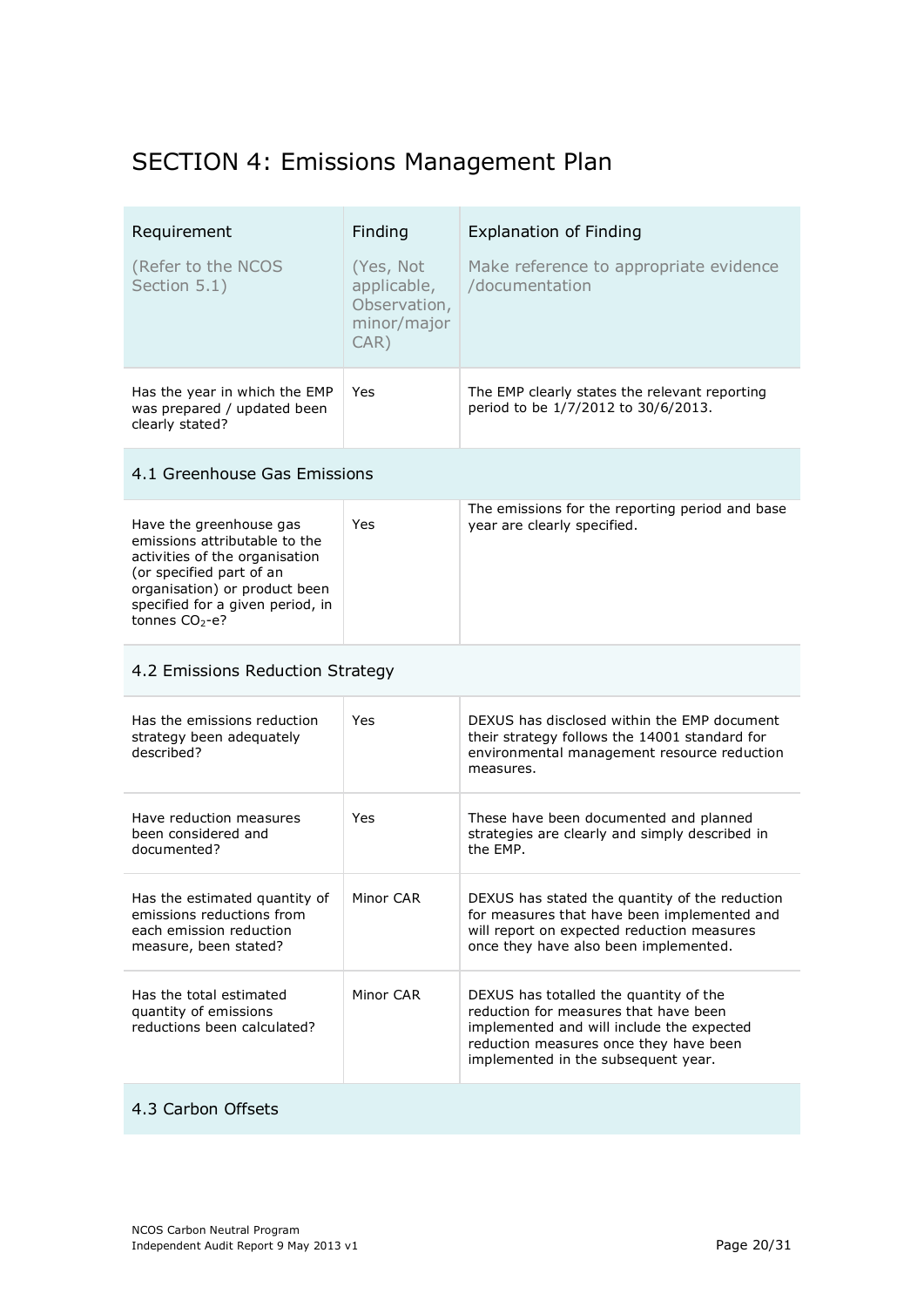| Requirement<br>(Refer to the NCOS<br>Section 5.1)                                                                                                                                                                         | Finding<br>(Yes, Not<br>applicable,<br>Observation,<br>minor/major<br>$CAR$ ) | <b>Explanation of Finding</b><br>Make reference to appropriate evidence<br>/documentation                                                                                                                                       |
|---------------------------------------------------------------------------------------------------------------------------------------------------------------------------------------------------------------------------|-------------------------------------------------------------------------------|---------------------------------------------------------------------------------------------------------------------------------------------------------------------------------------------------------------------------------|
| Are the offset types cancelled<br>deemed eligible under the<br>NCOS?                                                                                                                                                      | Yes                                                                           | Yes the offsets are credits issued under the Gold<br>Standard and Verified Carbon Standard (VCS)                                                                                                                                |
| Has the approach for retiring<br>carbon offsets for the<br>reporting period been stated?<br>Including the offset type,<br>name of registry, and whether<br>the participant plans to<br>forward purchase the<br>abatement? | Yes                                                                           | Yes it is clearly stated in the strategy and the<br>type, name of registry are also stated.                                                                                                                                     |
| If offsets are being banked or<br>used from earlier periods,<br>have these been adequately<br>described?                                                                                                                  | Not applicable                                                                | No offsets banked                                                                                                                                                                                                               |
| 4.4 Record Keeping                                                                                                                                                                                                        |                                                                               |                                                                                                                                                                                                                                 |
| Has a detailed description of<br>the record keeping process<br>been provided?<br>Are record keeping practices<br>adequate for the<br>requirements of NCOS section<br>5.17                                                 | Yes                                                                           | DEXUS record keeping process has been<br>described within the EMP document. Each of the<br>source documents for these records have been<br>reviewed by Net Balance in the course of<br>verifying DEXUS's inventory spreadsheet. |
| Have the records that are<br>required to be maintained<br>been specified?<br>Participants must also include<br>details of NCOS documents in<br>their records management.                                                  | Yes                                                                           | Records for each emissions source are clearly<br>defined.                                                                                                                                                                       |
| Has the person that is<br>responsible for establishing<br>and maintaining the records,<br>and their role, been<br>identified?                                                                                             | Yes                                                                           | Persons responsible for each record are clearly<br>defined.                                                                                                                                                                     |

## 4.5 Quality Control Practices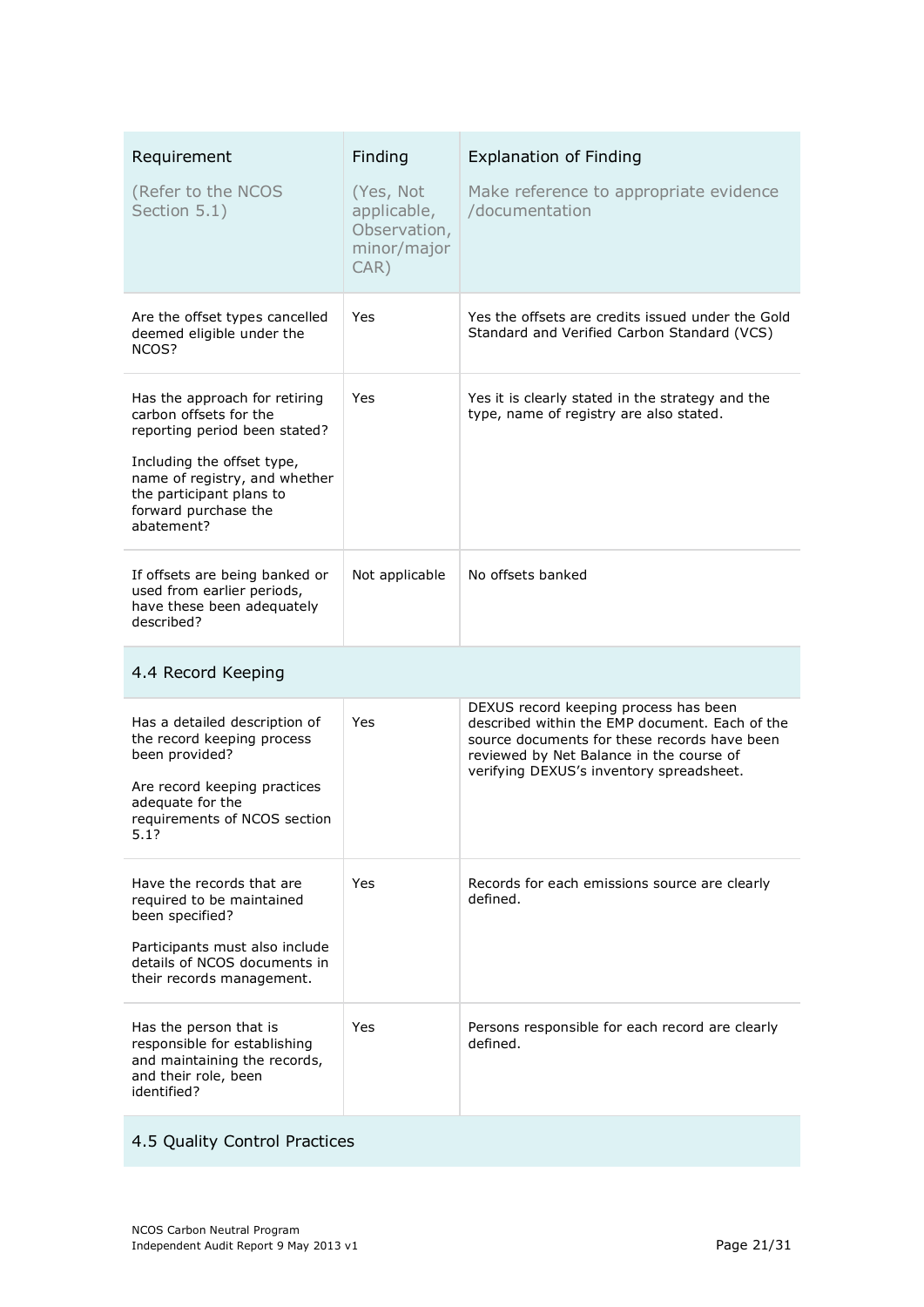| Requirement                                                                                                                               | Finding                                                         | <b>Explanation of Finding</b>                                                                                                                                                                                                                           |
|-------------------------------------------------------------------------------------------------------------------------------------------|-----------------------------------------------------------------|---------------------------------------------------------------------------------------------------------------------------------------------------------------------------------------------------------------------------------------------------------|
| (Refer to the NCOS<br>Section 5.1)                                                                                                        | (Yes, Not<br>applicable,<br>Observation,<br>minor/major<br>CAR) | Make reference to appropriate evidence<br>/documentation                                                                                                                                                                                                |
| Has a description of the<br>quality control practices that<br>are in place to ensure that<br>data quality is maintained<br>been provided? | <b>Yes</b>                                                      | Within the EMP, DEXUS has detailed both the<br>internal data quality procedures (processes<br>undertaken by a qualified personal and persons<br>responsible for preparation of DEXUS's<br>inventory) as well as external quality control<br>procedures. |
| Have the documents that are<br>required to be reviewed been<br>identified?                                                                | Yes                                                             | Relevant documentation is listed within the<br>EMP, and is also referenced within the inventory<br>itself alongside each item of source data                                                                                                            |
| Has the name of the reviewer<br>been identified and the date<br>the review took place?                                                    | Yes                                                             | The dates of the internal and external<br>(verification) reviews are listed within the EMP,<br>alongside the name of the reviewer in each<br>case.                                                                                                      |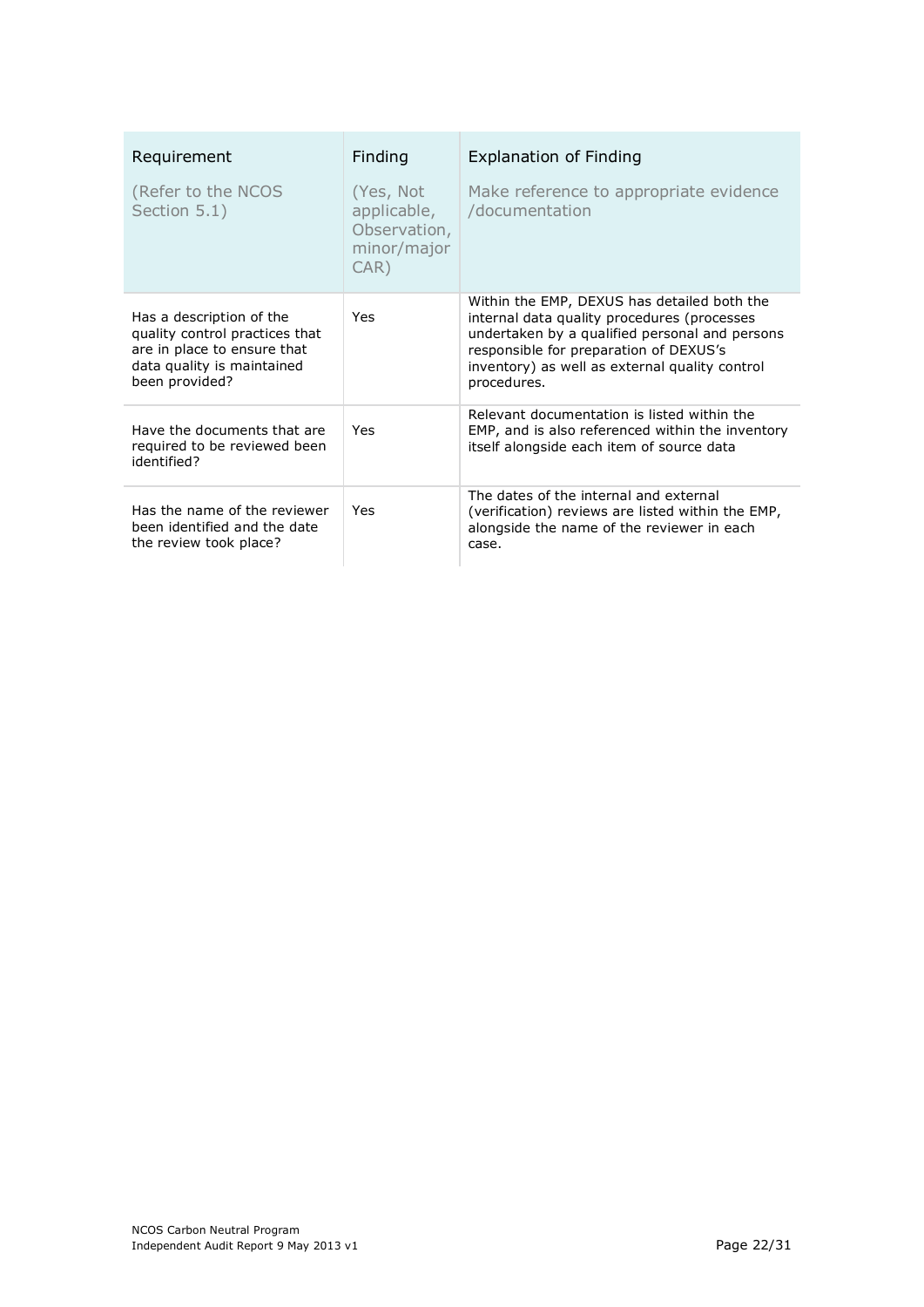## SECTION 5: Annual Report

| Requirement<br>(Refer to the NCOS<br>Section 5.3)                                                                                                                                                                              | Finding<br>(Yes, Not<br>applicable,<br>Observation,<br>minor/major<br>$CAR$ ) | <b>Explanation of Finding</b><br>Make reference to appropriate evidence<br>/documentation                                |
|--------------------------------------------------------------------------------------------------------------------------------------------------------------------------------------------------------------------------------|-------------------------------------------------------------------------------|--------------------------------------------------------------------------------------------------------------------------|
| 5.1 Organisation and Product Information                                                                                                                                                                                       |                                                                               |                                                                                                                          |
| Has the reporting period been<br>clearly stated?                                                                                                                                                                               | Yes                                                                           | The Annual Report clearly states the relevant<br>reporting period to be financial year between<br>1/7/2012 to 30/6/2013. |
| 5.2 Total Carbon Footprint                                                                                                                                                                                                     |                                                                               |                                                                                                                          |
| Have the total greenhouse<br>gas emissions of the activities<br>of the organisation (or<br>specified part of the<br>organisation) or product sold<br>in the given annual reporting<br>period been stated in tonnes<br>$CO2-e?$ | Yes                                                                           | It clearly states the total emissions in tonnes<br>$CO2 - e$                                                             |
| Has evidence of the purchase<br>of GreenPower <sup>™</sup> and/or the<br>voluntary surrender of<br>GreenPower™ eligible LGCs<br>been provided?                                                                                 | Yes                                                                           | Evidence for DEXUS purchase and apportioning<br>of GreenPower to their head office has been<br>provided.                 |
| Have the total greenhouse<br>gas emissions been calculated<br>in accordance with the NCOS?<br>This relates to NCOS Section<br>4: Carbon Footprint<br>Calculation                                                               | Yes                                                                           | DEXUS 'inventory spreadsheet' has been<br>reviewed and deemed in accordance with NCOS                                    |
| Have the most current and<br>appropriate emission factors<br>been used?                                                                                                                                                        | Yes                                                                           | NGA Factors for 2013 have been applied where<br>applicable and NCOS appropriate factors where<br>available.              |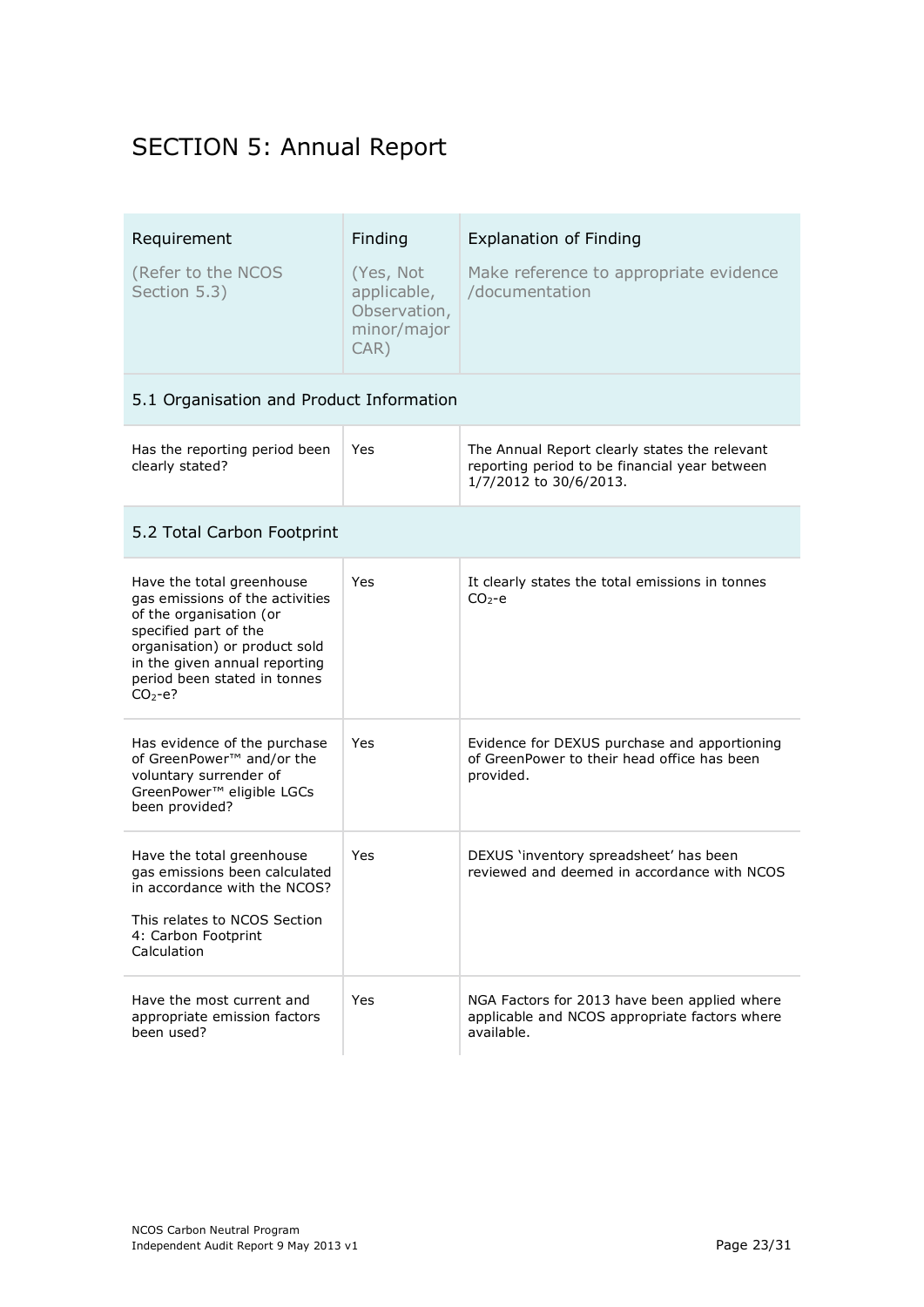| Requirement<br>(Refer to the NCOS<br>Section 5.3)                                                                                                                                                                                                     | Finding<br>(Yes, Not<br>applicable,<br>Observation,<br>minor/major<br>$CAR$ ) | <b>Explanation of Finding</b><br>Make reference to appropriate evidence<br>/documentation        |
|-------------------------------------------------------------------------------------------------------------------------------------------------------------------------------------------------------------------------------------------------------|-------------------------------------------------------------------------------|--------------------------------------------------------------------------------------------------|
| Have any purchases of NCOS<br>certified carbon neutral<br>products been correctly<br>accounted for?<br>Emissions from NCOS carbon<br>neutral products are zero<br>rated to avoid double<br>counting. Only NCOS certified<br>products can be accepted. | Yes                                                                           | These are outlined in the EMP                                                                    |
| 5.3 Offset Purchase / Cancellation                                                                                                                                                                                                                    |                                                                               |                                                                                                  |
| Have sufficient offsets been<br>cancelled to cover greenhouse<br>gas emissions / product sales<br>for the reporting period?                                                                                                                           | Yes                                                                           | Offsets purchased exceed the emissions in the<br>reporting period                                |
| Are the offset types cancelled<br>deemed eligible under the<br>NCOS?                                                                                                                                                                                  | Yes                                                                           | Yes the offsets are credits issued under the Gold<br>Standard and Verified Carbon Standard (VCS) |
| Has evidence to support the<br>cancellation of eligible offsets<br>been provided?<br>This should include the<br>transaction date and evidence<br>of transfer (e.g., Transfer<br>Notice) as well as the serial<br>numbers of the offsets<br>cancelled  | Yes                                                                           | Yes details of offset cancellation have been<br>provided.                                        |
| Has the quantity of offsets<br>banked for future years been<br>clearly stated?                                                                                                                                                                        | Not applicable                                                                | No offsets banked                                                                                |
| Have details of banked offsets<br>been provided?<br>This should include the offset<br>type and evidence to support<br>the transaction.                                                                                                                | Not applicable                                                                | No offsets banked                                                                                |

## 5.4 GHG Inventory/LCA Review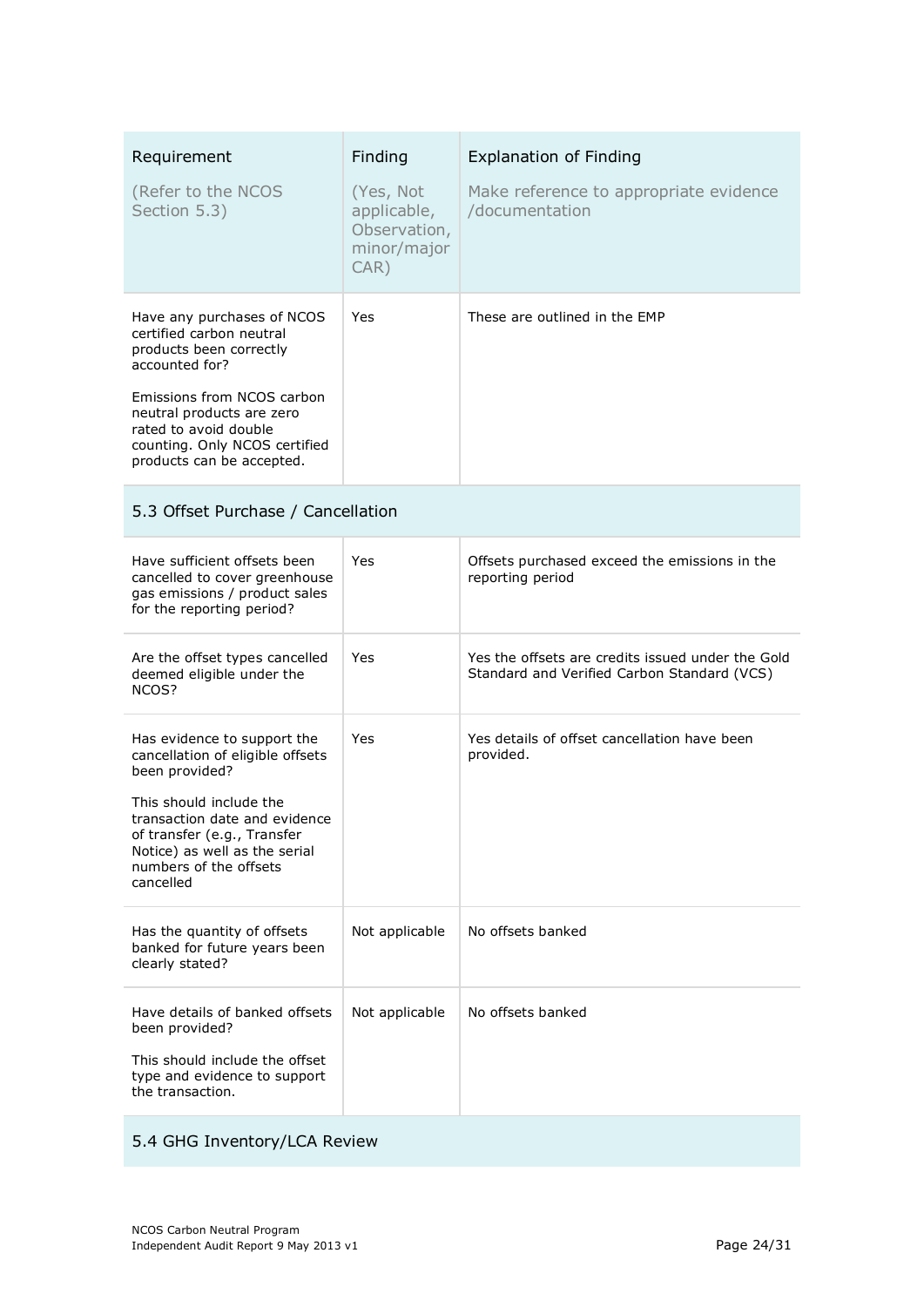| Requirement                                                                                                                 | Finding                                                            | <b>Explanation of Finding</b>                                                                                                                             |
|-----------------------------------------------------------------------------------------------------------------------------|--------------------------------------------------------------------|-----------------------------------------------------------------------------------------------------------------------------------------------------------|
| (Refer to the NCOS<br>Section 5.3)                                                                                          | (Yes, Not<br>applicable,<br>Observation,<br>minor/major<br>$CAR$ ) | Make reference to appropriate evidence<br>/documentation                                                                                                  |
| Has an internal peer review of<br>the GHG Inventory / LCA<br>been conducted? Is there<br>evidence to support the<br>review? | Yes                                                                | DEXUS have completed an internal review of the<br>inventory on 1/7/2013 this has been confirmed<br>during correspondence between Net Balance<br>and DEXUS |
| Have any changes to the GHG<br>Inventory / LCA that occurred<br>during the reporting period<br>been described?              | Yes                                                                | Including the Melbourne Office in the inventory<br>has been clearly stated within the inventory.                                                          |
| 5.5 EMP Review                                                                                                              |                                                                    |                                                                                                                                                           |
| Has an internal peer review of<br>the EMP been conducted? Is<br>there evidence to support the<br>review?                    | Yes                                                                | DEXUS have completed an internal review of the<br>EMP on 15/7/2013 this has been confirmed<br>during correspondence between Net Balance<br>and DEXUS      |
| Have any changes to the EMP<br>during the reporting period<br>been described?                                               | Yes                                                                | New emissions reduction measures have been<br>included and described in the document.                                                                     |
| 5.6 Emission Reduction Actions                                                                                              |                                                                    |                                                                                                                                                           |
| Have any emissions reduction<br>actions occurred?                                                                           | Yes                                                                | These have been clearly stated in the EMP                                                                                                                 |
| Have these reductions been<br>documented?                                                                                   | Yes                                                                | These have been clearly stated in the EMP                                                                                                                 |
| Can these reduction actions<br>be quantified against the base<br>year?                                                      | <b>Yes</b>                                                         | These reduction actions are related to practices<br>occurring within the base year and as such can<br>be quantified as a reduction against this year.     |
| Has the total estimated<br>quantity of emission<br>reductions been documented?                                              | Minor CAR                                                          | As emissions are quantified after<br>implementation only, total estimated emissions<br>have not been documented                                           |

## 5.7 Logo use and Marketing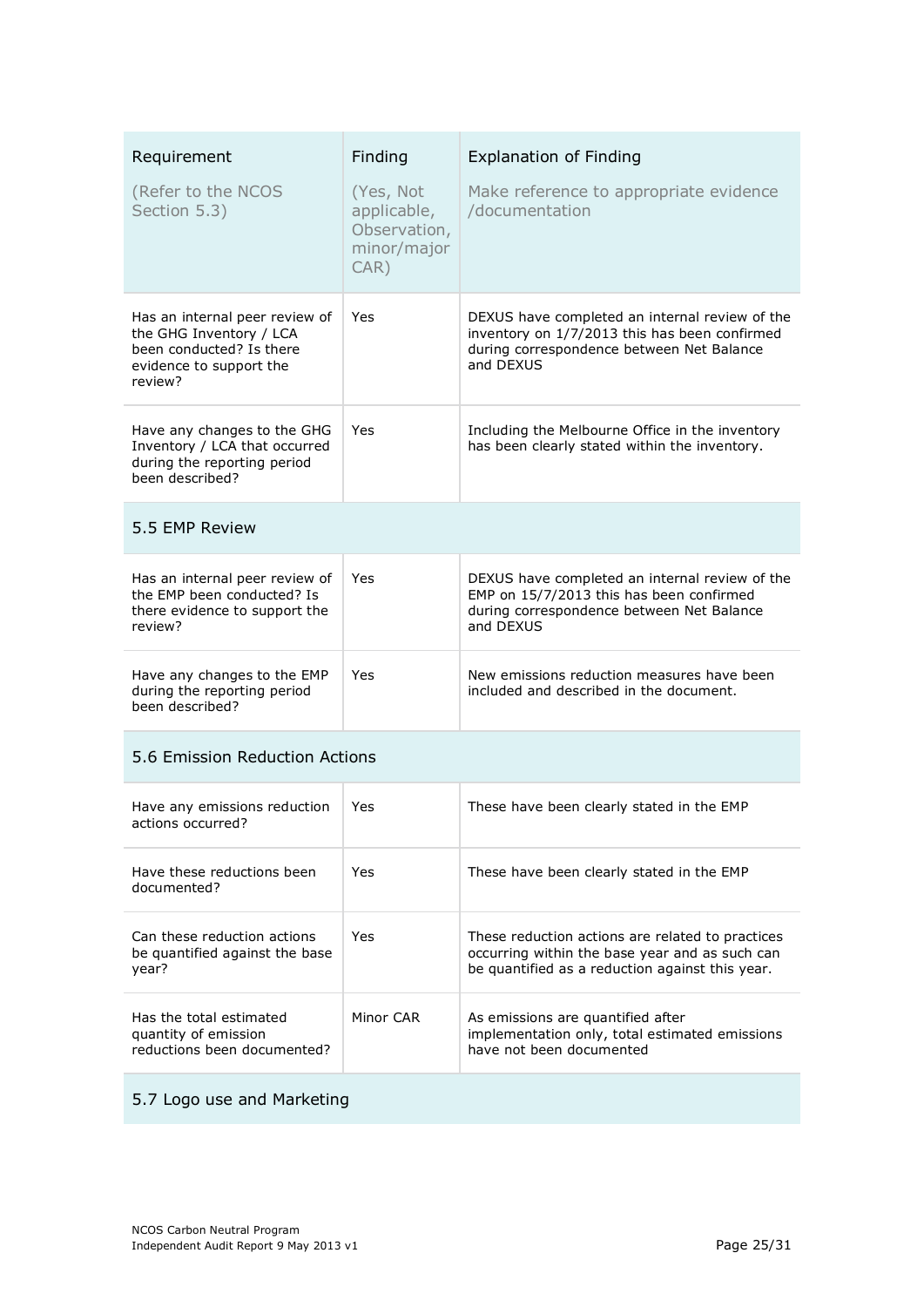| Requirement                                                                                                                                             | <b>Finding</b>                                                  | <b>Explanation of Finding</b>                                                                                                                                                                                                                                               |
|---------------------------------------------------------------------------------------------------------------------------------------------------------|-----------------------------------------------------------------|-----------------------------------------------------------------------------------------------------------------------------------------------------------------------------------------------------------------------------------------------------------------------------|
| (Refer to the NCOS<br>Section 5.3)                                                                                                                      | (Yes, Not<br>applicable,<br>Observation,<br>minor/major<br>CAR) | Make reference to appropriate evidence<br>/documentation                                                                                                                                                                                                                    |
| Has a summary of the use of<br>the NCOS logo been provided<br>and other marketing<br>activities?<br>Information should examples<br>of each type of use. | Yes                                                             | DEXUS communicates its carbon neutral<br>certification through its website and investor<br>reports, including Annual Review and GRI.<br>The Public Disclosure Summary and Inventory is<br>publicly available on the DEXUS website. These<br>have been cited by Net Balance. |
| 5.8 Participant Declaration                                                                                                                             |                                                                 |                                                                                                                                                                                                                                                                             |
| Has the declaration been<br>completed and signed?                                                                                                       | Yes                                                             | The report has been signed by the relevant<br>person                                                                                                                                                                                                                        |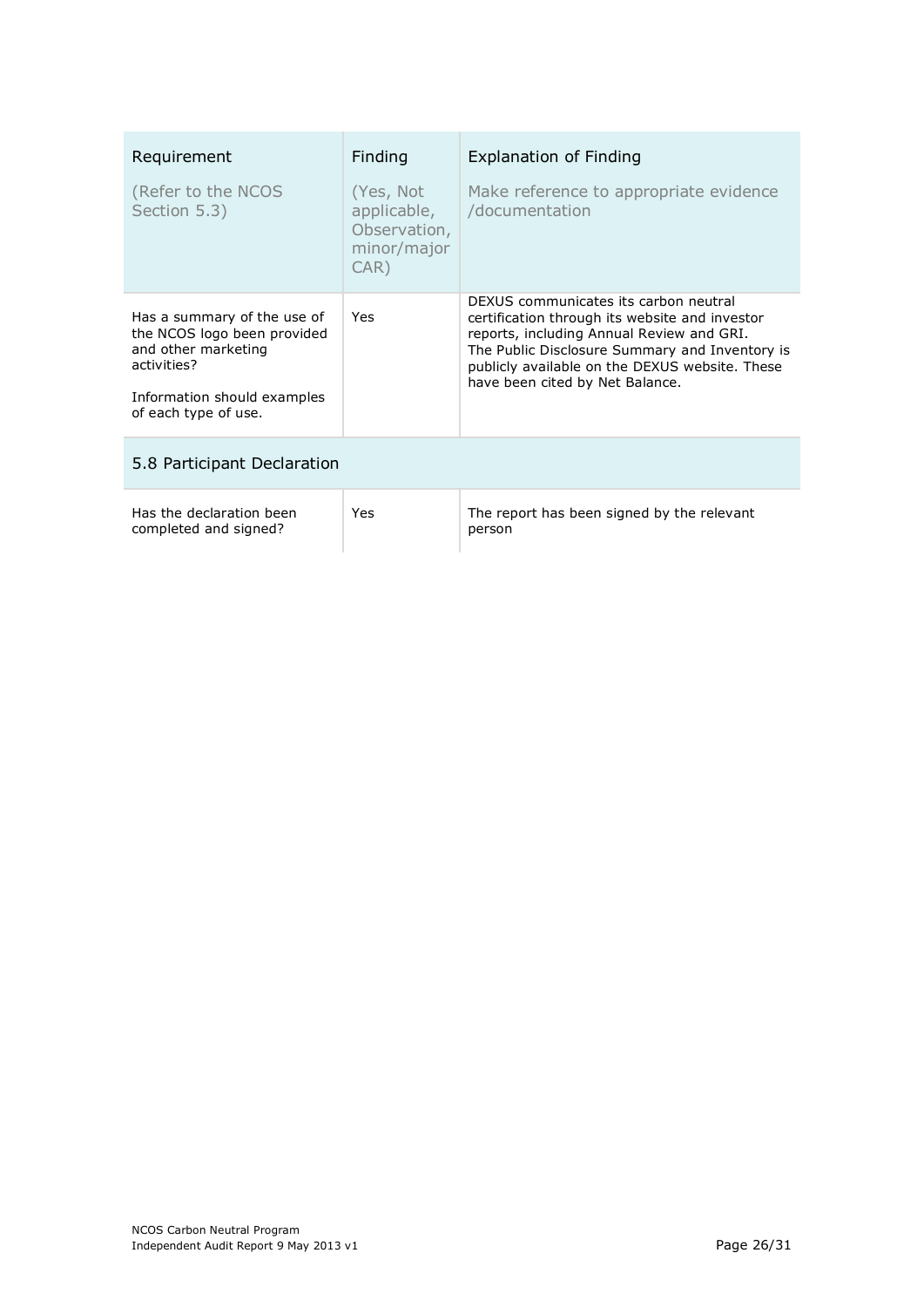## SECTION 6: Public Disclosure Summary

| Requirement<br>(Refer to the NCOS<br>Section 5.3)                                                                                                                                                                                                                      | Finding<br>(Yes, Not<br>applicable,<br>Observation,<br>minor/major<br>$CAR$ ) | <b>Explanation of Finding</b><br>Make reference to appropriate evidence<br>/documentation                                                                                                     |
|------------------------------------------------------------------------------------------------------------------------------------------------------------------------------------------------------------------------------------------------------------------------|-------------------------------------------------------------------------------|-----------------------------------------------------------------------------------------------------------------------------------------------------------------------------------------------|
| 6.1 Organisation and Product Information                                                                                                                                                                                                                               |                                                                               |                                                                                                                                                                                               |
| Has the reporting period been<br>clearly stated? Is it consistent<br>with statements in other<br>documents?                                                                                                                                                            | Yes                                                                           | The reporting period 01/07/2012 to 30/06/2013<br>is clearly stated.                                                                                                                           |
| Is the organisation or product<br>description consistent with<br>information provided in the<br>LCA/GHG Inventory?                                                                                                                                                     | Yes                                                                           | The organisational description is consistent with<br>the GHG Inventory and information in other<br>documents, and also includes an explanation of<br>the boundary of the emissions inventory. |
| 6.2 GreenPower and/or LGCs                                                                                                                                                                                                                                             |                                                                               |                                                                                                                                                                                               |
| Have the purchase of<br>GreenPower <sup>™</sup> and/or the<br>voluntary surrender of<br>GreenPower™ eligible LGCs<br>been correctly stated?                                                                                                                            | Yes                                                                           | This has been correctly stated in the PDS                                                                                                                                                     |
| 6.3 Total Carbon Footprint                                                                                                                                                                                                                                             |                                                                               |                                                                                                                                                                                               |
| Is the total stated greenhouse<br>gas emissions of the activities<br>of the organisation (or<br>specified part of the<br>organisation) consistent with<br>the EMP and Annual Report?                                                                                   | Yes                                                                           | The total emissions aligns with the EMP and<br>Annual Report.                                                                                                                                 |
| Have any purchases of NCOS<br>certified carbon neutral<br>products been correctly<br>accounted for?<br>Emissions from NCOS carbon<br>neutral products are zero<br>rated to avoid double<br>counting. Only NCOS certified<br>products can be accepted<br>under the CNP. | Yes                                                                           | Yes these are stated in the PDS                                                                                                                                                               |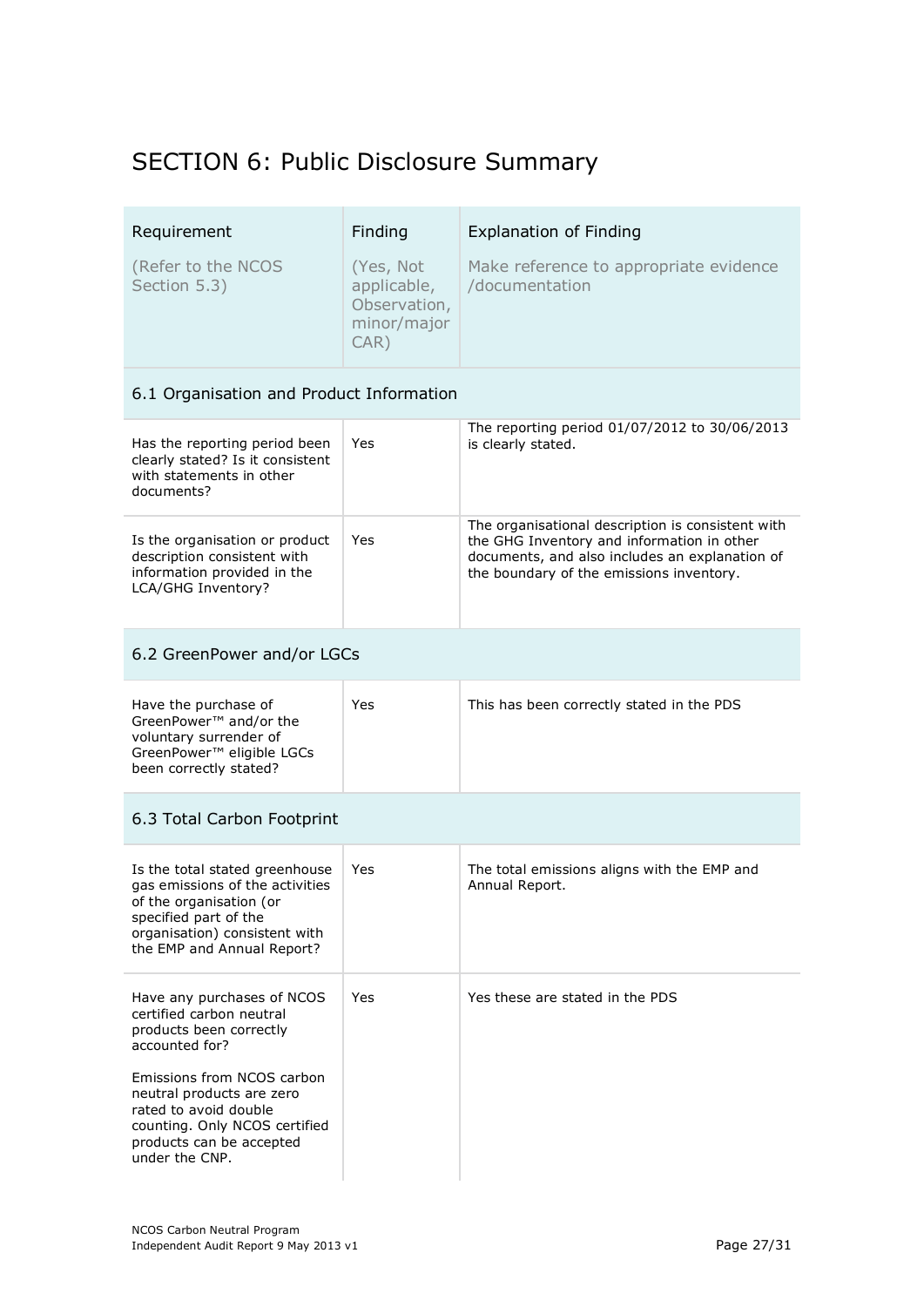| Requirement<br>(Refer to the NCOS<br>Section 5.3)                                                                                                                                                                                          | Finding<br>(Yes, Not<br>applicable,<br>Observation,<br>minor/major<br>$CAR$ ) | <b>Explanation of Finding</b><br>Make reference to appropriate evidence<br>/documentation                       |  |
|--------------------------------------------------------------------------------------------------------------------------------------------------------------------------------------------------------------------------------------------|-------------------------------------------------------------------------------|-----------------------------------------------------------------------------------------------------------------|--|
| 6.4 Emission Reduction Actions                                                                                                                                                                                                             |                                                                               |                                                                                                                 |  |
| Are the emission reduction<br>actions, if relevant, correctly<br>summarised from the EMP?                                                                                                                                                  | Yes                                                                           | They are correctly summarised from the EMP                                                                      |  |
| Is the total estimated quantity<br>of emission reductions, if<br>relevant, consistent with the<br>EMP?                                                                                                                                     | Minor CAR                                                                     | As emissions are quantified after<br>implementation only, total estimated emissions<br>have not been documented |  |
| 6.5 Offset Purchase/Cancellation                                                                                                                                                                                                           |                                                                               |                                                                                                                 |  |
| Are details regarding offsets<br>consistent with the Annual<br>Report?<br>This includes whether<br>sufficient offsets have been<br>purchased, the offset type,<br>serial numbers, and<br>cancellation registry and<br>transaction details. | Yes                                                                           | The details are consistent in the Annual Report<br>with information received                                    |  |
| Are offset quantities and the<br>total offsets cancelled<br>consistent with the Annual<br>Report and EMP?                                                                                                                                  | Yes                                                                           | The details are consistent in the Annual Report<br>with the Annual Report and EMP                               |  |
| Has the quantity of offsets<br>banked for future years been<br>clearly stated?                                                                                                                                                             | Not applicable                                                                | No offsets banked                                                                                               |  |
| Have details of banked offsets<br>been provided?<br>This should include the offset<br>type and evidence to support<br>the transaction.                                                                                                     | Not applicable                                                                | No offsets banked                                                                                               |  |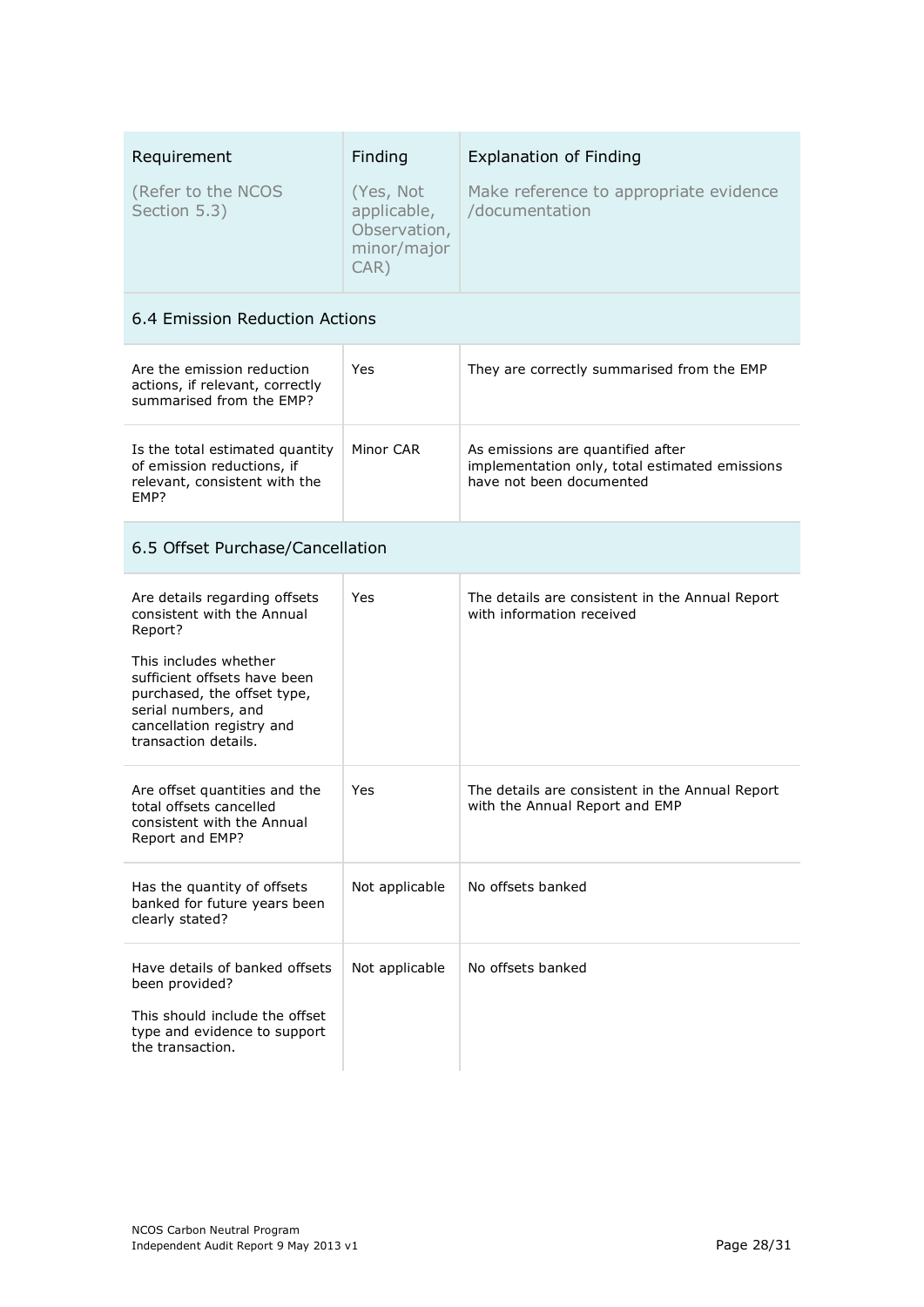## SECTION 7: Summary of Corrective Action Requests and Recommendations

| Finding     | Summary of CAR/<br>Observation                                                                                                                                                                                                                                      | Reference to<br>Sections<br>Reviewed in<br>Certification<br>Package | Summary of Action Taken to<br>Address the CAR/<br>Observation<br>(Participant's response and<br>Auditor's conclusion)                                        |
|-------------|---------------------------------------------------------------------------------------------------------------------------------------------------------------------------------------------------------------------------------------------------------------------|---------------------------------------------------------------------|--------------------------------------------------------------------------------------------------------------------------------------------------------------|
| Major CAR   | kWh amounts for base<br>building electricity in the<br>Melbourne office were<br>incorrectly transcribed<br>from the invoices for one<br>of the incoming meters.                                                                                                     | GHG inventory                                                       | DEXUS complied with Net<br>Balance's requests and inputted<br>the correct amounts. The CAR<br>was resolved.                                                  |
| Major CAR   | Emission types for base<br>building services<br>provided to DEXUS<br>outside of the tenancy<br>operational boundary<br>were incorrectly<br>attributed to scope 1<br>and 2 emission including<br>base building energy and<br>refrigerant leakage.                    | <b>GHG inventory</b>                                                | DEXUS complied with Net<br>Balance's requests and inputted<br>the correct emissions types ie<br>scope 3 for base building<br>services. The CAR was resolved. |
| Observation | DEXUS had reported no<br>base building diesel<br>usage for their new head<br>office after investigation<br>it was found that an<br>immaterial amount of<br>diesel had been<br>consumed in the two<br>months of the year that<br>DEXUS had occupied the<br>building. | <b>GHG inventory</b>                                                | DEXUS has been advised to<br>review the diesel usage for the<br>next inventory with the view to<br>including it if it becomes<br>material.                   |
| Minor CAR   | Waste volumes for their<br>head office tenancy only<br>included eight months of<br>the year and was no<br>longer being captured.                                                                                                                                    | <b>GHG inventory</b>                                                | DEXUS has been advised to<br>monitor the waste volumes to<br>ensure that this can be<br>accurately counted in the next<br>inventory. The CAR was resolved.   |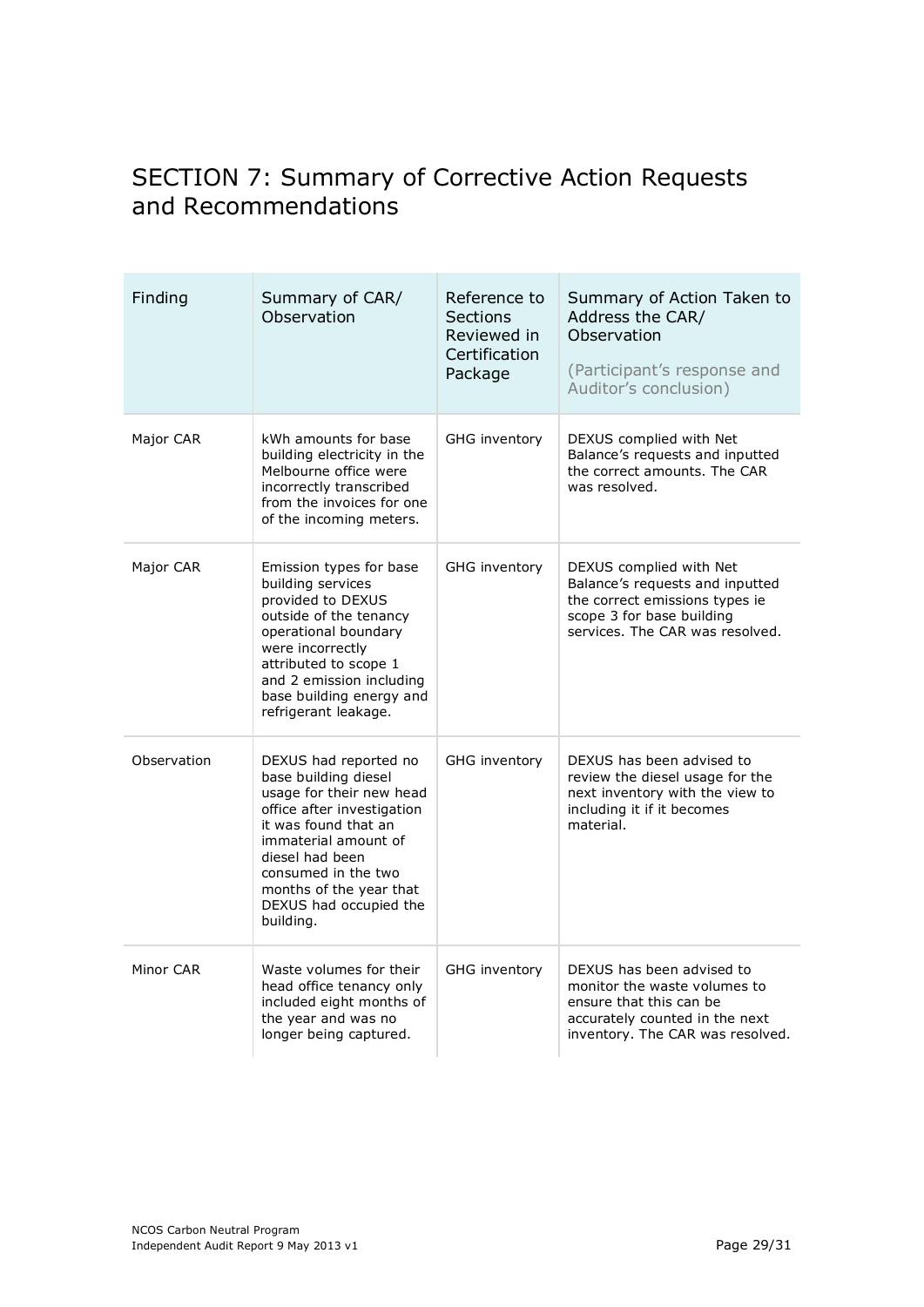## SECTION 8: Documents Reviewed

This section provides details of the documents reviewed by the Auditor during the audit, not limited to NCOS CNP-specific documents. This section must be completed for all audits.

| Name or Description of<br>Document                     | Document Title / Filename                           | <b>Author and Date</b><br>Prepared, and<br>Version if Applicable |
|--------------------------------------------------------|-----------------------------------------------------|------------------------------------------------------------------|
| GHG Inventory Model_first<br>draft                     | DEXUS GHG Emissions Model<br>FY13.xIs               | Melisa Pirrello, 15/7/13                                         |
| <b>GHG Inventory</b><br>Model Corrections              | <b>DEXUS GHG Emissions Model FY13</b><br>170713.xls | Melisa Pirrello 17/7/13                                          |
| GHG Inventory Model_final<br>draft                     | <b>DEXUS GHG Emissions Model FY13</b><br>240713.xsl | Melisa Pirrello 24/7/13                                          |
| <b>DEXUS Inventory</b>                                 | DEXUS- Inventory, July 2013 v1.doc                  | Melisa Pirrello 30/7/13                                          |
| DEXUS Inventory Final                                  | DEXUS- Inventory, July 2013 v2.doc                  | Melisa Pirrello 1/8/13                                           |
| <b>DEXUS Emissions Management</b><br>Plan              | DEXUS - EMP, July 2013, v.1.doc                     | Melisa Pirrello 30/7/13                                          |
| <b>DEXUS Emissions Management</b><br>Plan Final        | DEXUS - EMP, July 2013, v.2.doc                     | Melisa Pirrello 1/8/13                                           |
| DEXUS Public Disclosure<br>Statement                   | DEXUS- PDS, July 2013 v1.doc                        | Melisa Pirrello 30/7/13                                          |
| DEXUS Public Disclosure<br><b>Statement Final</b>      | DEXUS- PDS, July 2013 v2.doc                        | Melisa Pirrello 1/8/13                                           |
| <b>DEXUS Annual Report</b>                             | DEXUS- Annual Report, July 2013,<br>v.1.doc         | Melisa Pirrello 30/7/13                                          |
| DEXUS Annual Report Final                              | DEXUS- Annual Report, July 2013,<br>v.2.doc         | Melisa Pirrello 1/8/13                                           |
| Sydney/Melbourne offices<br>electricity invoices       | Invoices covering FY13                              | Melisa Pirrello, 23/7/13                                         |
| Sydney/Melbourne base<br>building electricity invoices | Invoices covering FY13                              | Melisa Pirrello, 23/7/13                                         |